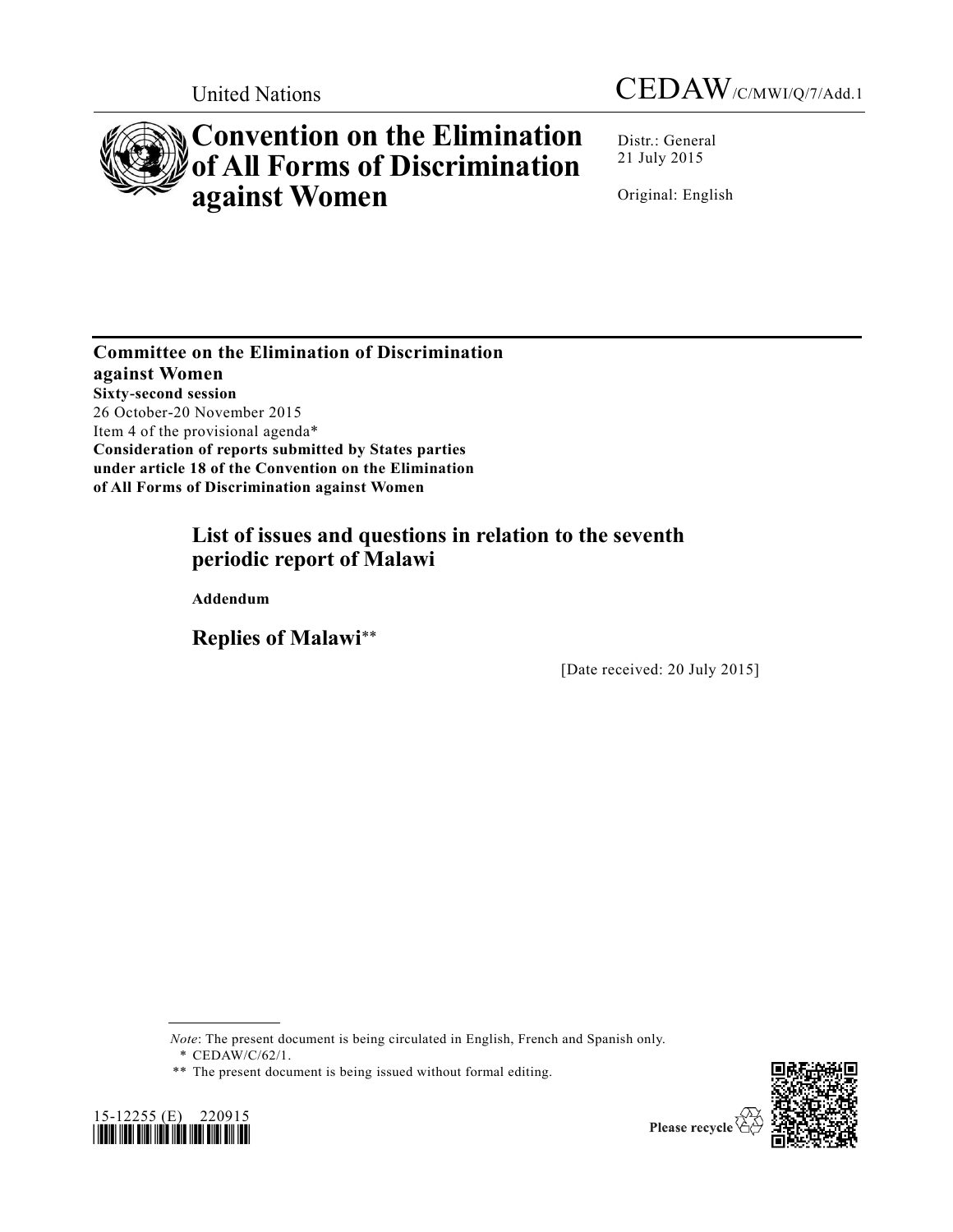# **Introduction**

## **Issue 1**

1. The Government of Malawi is taking measures to disseminate the Gender Equality Act No. 3 of 2013. The Ministry of Gender, Children, Disability and Social Welfare (MoGCDSW) is implementing the Gender Equality and Women's Empowerment (GEWE) Programme, which, amongst other indicators, is focusing on advocacy for the enactment and implementation of several gender related laws. Apart from the programme's significant contributions to advocacy towards the enactment of the Gender Equality Act in 2013, the programme is funding the popularisation of the Act and other laws such as the Prevention of Domestic Violence Act (Chapter 7:05 of the Laws of Malawi); Deceased Estates (Wills, Inheritance and Protection) Act No. 14 of 2011; the Marriage, Divorce and Family Relations Act of 2015 and the Trafficking in Persons Act of 2015. In 2014, 100 law enforcement officers (comprising of Police officers, Social welfare Officers, Health Workers, Magistrates and Community Development Officers) from 13 districts were trained on all the existing gender related laws. This year (2015), the Ministry has repackaged these Gender related laws into flyers and booklets to facilitate their wide dissemination. In particular, the Gender Equality Act flyer will be disseminated to Government Ministries, departments and agencies — especially those that are charged with the task of implementing various components of the Act. These include the education and health ministries, District Social Welfare Offices, Department of Human Resources, Malawi Human Rights Commission, Police, NGOs and the private sector. The Act will also be translated into local languages.

2. Malawi Government and its stakeholders are undertaking active efforts to ensure that there is on-going, on-the-job, capacity building of personnel in these justice delivery structures in order to strengthen their capacity to support women's rights. Ministry of Gender, Human Rights Commission have trained and sensitised judges, lawyers and prosecutors on issues related to violations of women rights and sexual reproductive health rights (SRHR). This initiative has also been popularised by some civil Society Organisation such as the Women Judges Association of Malawi (WOJAM) and Ipas Malawi. WOJAM has worked to strengthen women's rights through studies and trainings of women judges, women in the Judiciary in general and communities. Ipas Malawi has worked with a group of lawyers from Women Lawyers Association and Malawi Law Society to promote women's SRHR in accordance with international human rights standards and the Gender Equality Act. University of Malawi through Chancellor College has also introduced a gender and law course as one of the subjects for law students. The NGO Gender Coordinating Network (NGO GCN), which has a permanent committee on gender related laws, has contributed to the availability of information, including repackaged laws and training manuals on some gender related laws for the use in trainings of judges and police victim support personnel in various NGO projects. The Ministry of Gender is working towards harmonisation of all these efforts to ensure wider popularisation.

3. The National Gender Policy (currently not yet adopted) is an operational tool of the Gender Equality Act. The Trafficking in Persons Act No. 3 of 2015, recently passed on 25 February 2015, is also directly responding to (trafficking) as one of the challenges that the National Gender Policy directly intends to deal with. The MoGCDSW is taking steps to ensure the adoption of the National Gender Policy,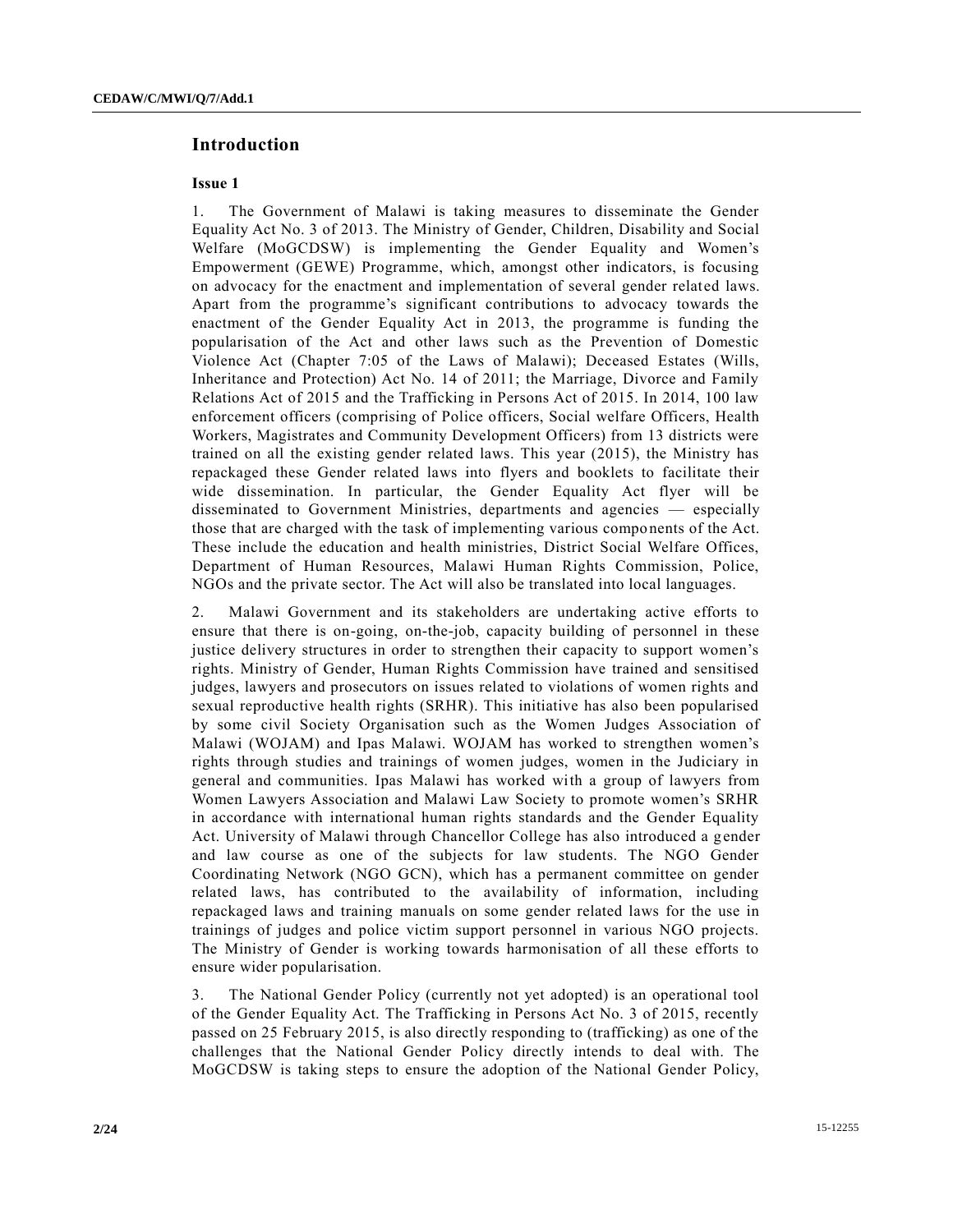which has since been discussed by the relevant cabinet committee, and is awaiting full cabinet approval.

#### **Issue 2**

4. Different interventions are being undertaken in order to enhance rural women's capacity to enforce their rights, particularly in civil matters and in areas covered by the Gender Equality Act. The MOGCDSW trained its frontline staff (District Social Welfare officers and Community Development Officers) on gender related laws in 2014. These officers are carrying out awareness campaigns for both women and men using existing structures such as Community Victim Support Units, Village Saving Loans, Women Forums and Community Based Organizations (CBOs) to ensure that women are able to demand their rights and men are modelled to respect women rights. Interventions by NGOs use different forms of media to ensure that all women including those that are illiterate are able to benefit. Examples include theatre for development and edutainment strategies. Furthermore, the REFLECT methodology is regularly used by NGOs to empower illiterate rural women to know and claim their rights from duty bearers, while at the same time equipping them with literacy and numeracy skills.

5. The Human Right Commission is also taking steps to ensure that rural women's SRHR are being protected and promoted. In December 2014, the Commission conducted a "Public Inquiry for the Realisation of SRHR in Malawi." The findings will further empower women particularly rural women to claim their rights. The Commission also operates legal clinics.

6. The Legal Aid Bureau became operational on 16 March 2015 after the appointment of its Director. The Bureau is an independent body, and the Director is the controlling officer who is answerable to Parliament. It has decentralized operations, currently with offices in the major cities of Lilongwe, Blantyre, Mzuzu and Zomba. The plan is that the Bureau will have offices in all 28 districts, and this will be done in phases, beginning with 10 districts. In terms of human resources, apart from the Director, there are 9 lawyers, 20 paralegals and 17 support staff. There is definite need to improve the numbers of qualified staff in all positions, and budgetary proposals have been made to this effect for the 2015/16 financial year. Meanwhile, financial resources have been inadequate since the Bureau has been running on a budget that was inherited from its predecessor structure that was a department located within the Ministry of Justice. However, when fully operational and resourced, the Bureau is expected to address the huge gap of accessibility of legal aid services by those mostly in need of such services. The Bureau will provide legal aid and work in liaison with Civil Society Organizations and other relevant bodies, it will undertake research in various aspects of legal aid, and be responsible for the preparation of reports and recommendations to the Minister.

7. Most customary justice systems are functioning satisfactorily because of extensive efforts, especially through NGOs to build their capacity on issues that affect the rights of women and girls. As a result of these efforts, there is increased action by traditional leaders to adopt by-laws addressing harmful practices and other vices that are affecting the development of women and girls. It is clear from these successful interventions that nationwide efforts to ensure the capacity building of all chiefs are necessary. The customary justice system functions effectively alongside the formal justice system, and it helps justice to be more accessible to women,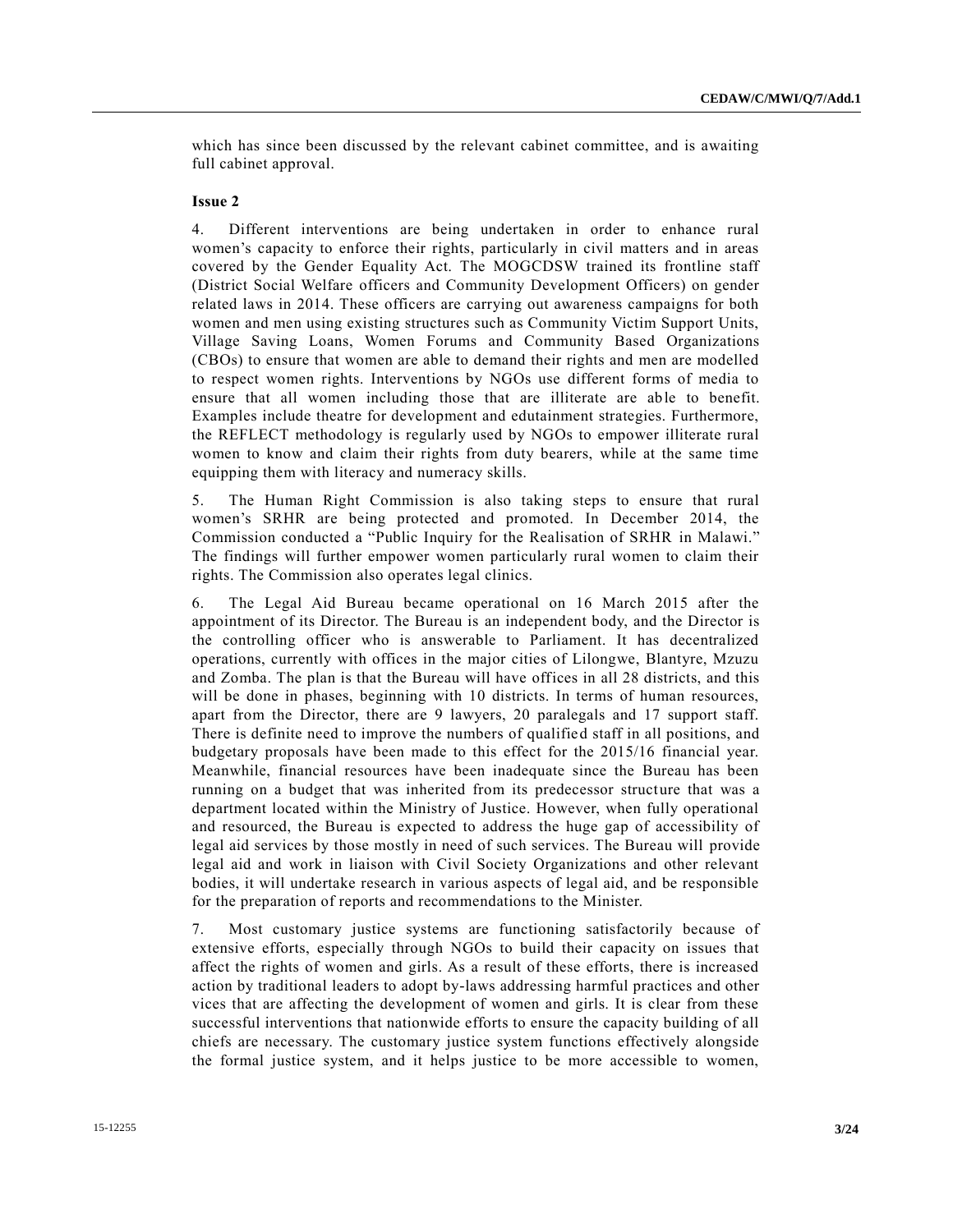especially when the chiefs themselves are empowered to discharge justice using human rights based approaches.

#### **Issue 3**

8. Malawi continues to create an environment where there is unfettered debate on these topics. This approach is allowing people to become more knowledgeable about, and take informed positions on the issues. Given the huge controversy surrounding LGBT rights in Malawi, Government believes that steps to decriminalize the law would have to be driven by citizenry demands that are backed up by a detailed consultative process that is in line with the views, opinions and beliefs of the people of Malawi.

#### **Issue 4**

9. Measures are being taken to strengthen the capacity and authority of the MoGCDSW. A structure review was undertaken and approved in 2014, and key positions will be up-graded and/or created from the national to the district level. Currently, the Ministry is working in collaboration with the Office of the President and Cabinet and the Treasury to implement recommendations of the review structure in order to create strong institutional mechanisms for the promotion of gender equality and women empowerment in Malawi. Furthermore, with the support of development partners, the MoGCDSW is investing in the capacity building of its staff. For example, several staff members are enrolled in the degree programme on social work and gender at the Lilongwe University of Agriculture and Natural Resources that commenced in 2013, and some have been attending short courses at the University of Pretoria and in Iceland, among others.

10. The MoGCDSW has been strengthening coordination mechanisms as a way of ensuring effective gender mainstreaming across all government agencies. The MoGCDSW has led the establishment of a sector wide approach (SWAP) of the Gender, Children, Youth and Sports Sector Working Group (GCY&S SWG). Guided by the Joint Sector Strategic Plan (JSSP, 2013-17), the GCY&S SWG has a multisectoral Gender Technical Working Group, and is coordinating gender interventions in all relevant sectors. This Gender Technical Working Group also participates in other Technical Working Groups of other SWAPs. The idea is to ensure that issues of gender mainstreaming are advanced in the SWAPs that exist throughout the government machinery. In addition, Technical Working Groups, which have a component of gender and integrated community development, are present at district council level.

11. The MoGCDSW cooperates with a full range of civil society and women's organisations (including youth organisations) at national and community level by virtue of its mandate (through the Department of Social Welfare) to coordinate all NGOs in the country through their various networks. This is achieved by closely working with structures such as the NGO Gender Coordinating Network, Council for Non-Governmental Organisations (CONGOMA), and other networks that exist in the areas of agriculture, education, girl education, child marriage etc. And by virtue of being part of the Gender, Children, Youth and Sports Sector Working Group, the Ministry also cooperates with youth organisations through the leadership of the National Youth Council. Generally, the establishment of this Sector Wide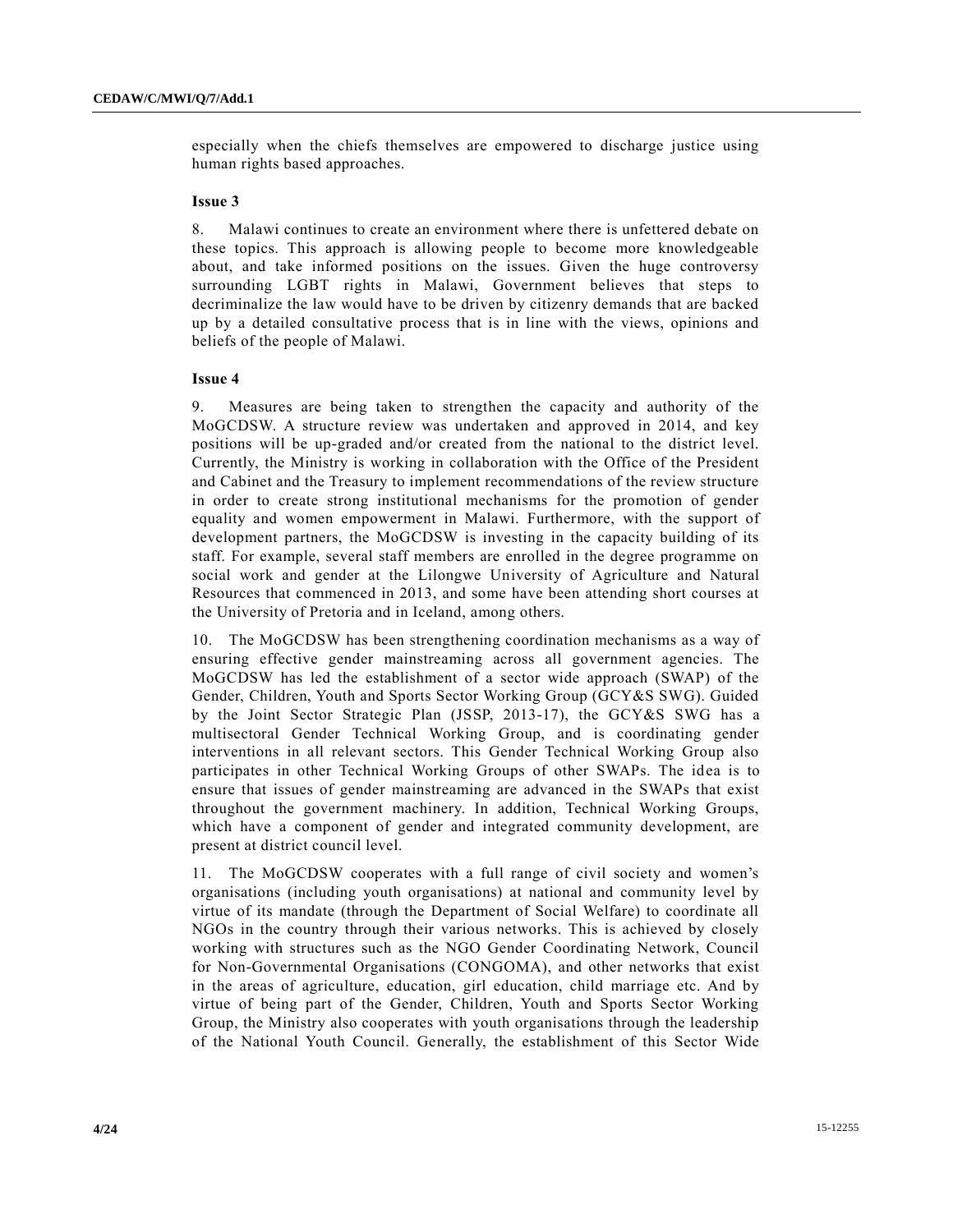Approach has created a forum for negotiations, policy dialogue and agreements on plans among Government, development partners, private sector and NGOs.

12. In relation to measures that are being taken to increase the capacity of the Malawi Human Rights Commission to enforce the Gender Equality Act, the Gender Equality and Women's Empowerment Programme (being coordinated by MoGCDSW with funding from European Union and technical support from UNFPA) supported the Commission to develop an Implementation and Monitoring Plan for the Gender Equality Act, 2013. The Implementation and Monitoring has been finalised and will be costed to ensure that all the provisions in the Gender Equality are implemented. The Commission has also established Gender Thematic Group for the judiciary as one way of strengthening enforcement structures for the Act. HRC continues to lobby for adequate funding from Government that can enable it to fully discharge its enforcement role under the Gender Equality Act.

13. The division of the roles and responsibilities between the national machinery and the Human Rights Commission in the implementation and monitoring of the Gender Equality Act, as well as mechanisms for cooperation between the two entities, is clear:

14. According to the Act, the Malawi Human Rights Commission is responsible for enforcing the provisions of the Act and protecting and promoting gender equality by:

(a) Monitoring and evaluating the policies and practices of (a) State organs, State agencies and public bodies; and (b) the private sector, in order to promote gender equality and make any necessary recommendations;

(b) Carrying out investigations and conducting searches in relation to any gender issues either on its own volition or upon receiving a complaint;

(c) Considering, deliberating on and making recommendations to the Minister on any gender issues;

(d) Providing information to any party in a gender dispute on rights, remedies or obligations;

(e) Promoting and facilitating access to remedies for any dispute concerning gender issues;

(f) Promoting the ratification by Malawi of any international gender instruments; and

(g) Collaborating with the Minister in establishing mechanisms aimed at progressively realizing gender equality;

(h) Developing working relationships with international partners, civil society organizations and Non-Governmental Organizations devoted to protecting and promoting gender issues; and

(i) Doing or performing any other duties as are necessary for the implementation of this Act.

15. On the other hand, the specific responsibilities of MoGCDSW relate to designing and implementing programmes for the public awareness of the Act, which specifically include: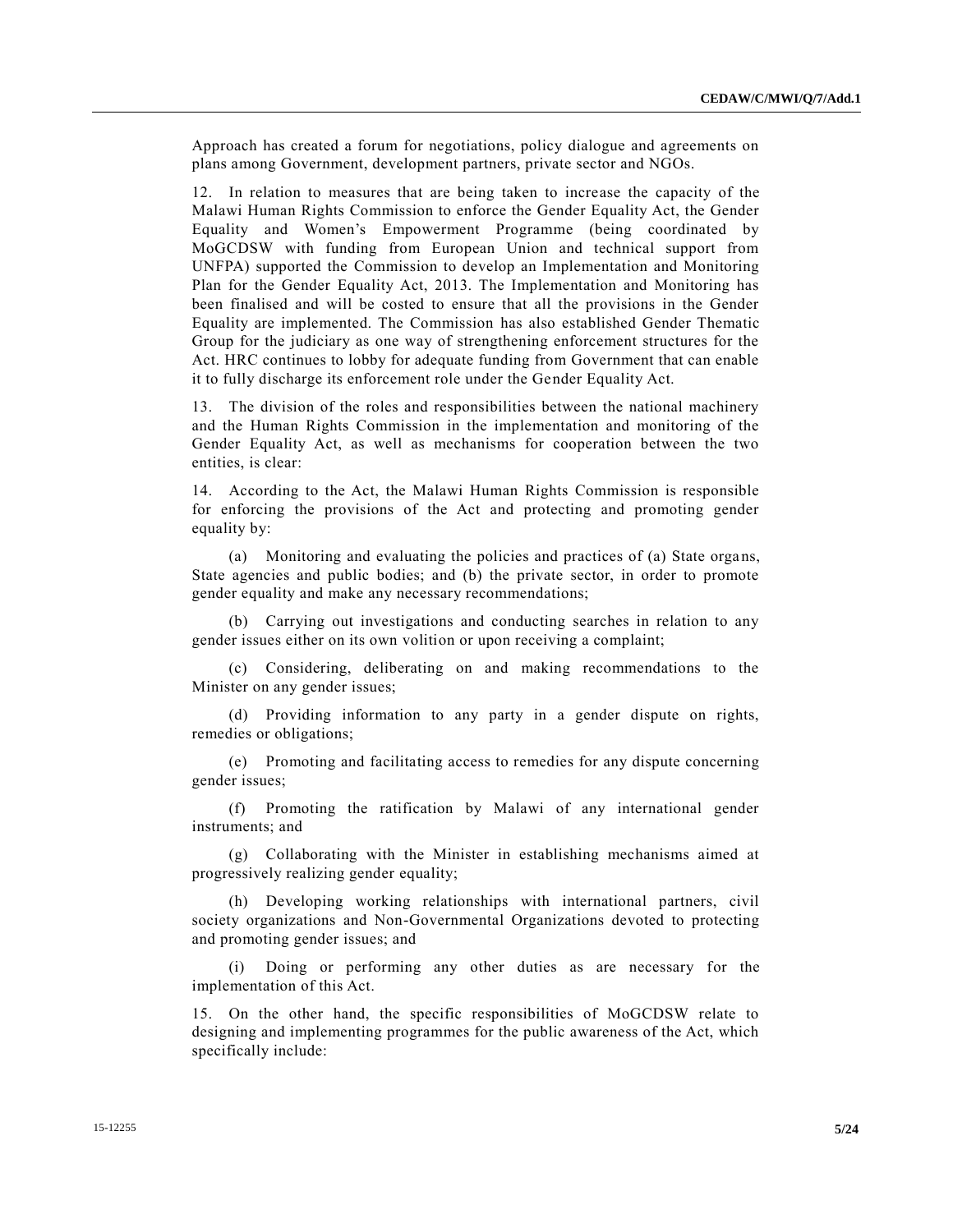(a) Developing programmes aimed at promoting gender equality in all spheres of life;

(b) Developing programmes that create awareness of fundamental human rights, equality and mutual understanding and respect;

(c) Developing programmes that create awareness of sexual harassment and providing assistance and social support for victims of sexual harassment;

(d) Enlisting the services of traditional leadership and Non-Governmental Organizations in disseminating information and in the conduct of any other activities connected with such programmes; and

(e) Recruiting public officers that are required to carry out activities for the implementation of the respective programmes.

#### **Issue 5**

16. There is increased action to change public attitude and social and cultural patterns that lead to gender stereotyping in relation to the roles of women and men in the family, the community and the society at large. Apart from diverse efforts that are being supported by different development programmes through NGOs, the MoGCDSW is working through 10 NGO implementing partners (including women's rights organisations) in 13 pilot districts in Malawi under the GEWE Programme. These NGOs are increasingly recognising that a 'household programming' approach will make the most difference in transforming negative attitudes and patterns, and are targeting the family in their interventions to promote girl education, address gender based violence and harmful practices generally. They are also strengthening community action by working directly with men's groups, community action groups, mother groups and others. At community level, traditional leaders are also being put at the centre of interventions, and are championing change. Malawian Chiefs were oriented and adopted the Chiefs Declaration of Commitment. Most of the chiefs have by-laws that are ensure to discourage practices that violate women rights particularly girls. The MGCDSW is also promoting a HE for She campaign as part of the process of promoting women rights. The GEWE programme is also working with district level and national level structures in order to facilitate attitude change of duty bearers and promote more gender responsive work ethics.

17. With regards to men's groups, a key structure that is facilitating change is the Men for Gender Equality Network (MEGEN), which believes that change can best be achieved by making men part of the movement that can confront power structures to which most of them belong. Thus MEGEN has increased male involvement as change agents in the fight against gender-based violence, especially that it has close to a membership of 50,000 men across various structures of power, such as police, army, academia, religious leaders, traditional leaders etc. Thus MEGEN has created greater awareness amongst men, who are now able to challenge themselves and adopt positive masculinities by promoting gender equality and gender based violence eradication through: community education and training; men to men support groups; male role modelling; community rapid response; and men's traveling conferences during sixteen days of activism (whereby each year, three coaches carry 60 men and go across the country to sensitise and facilitate dialogues in rural trading centres). MEGEN advocacy campaigns have helped to uncover and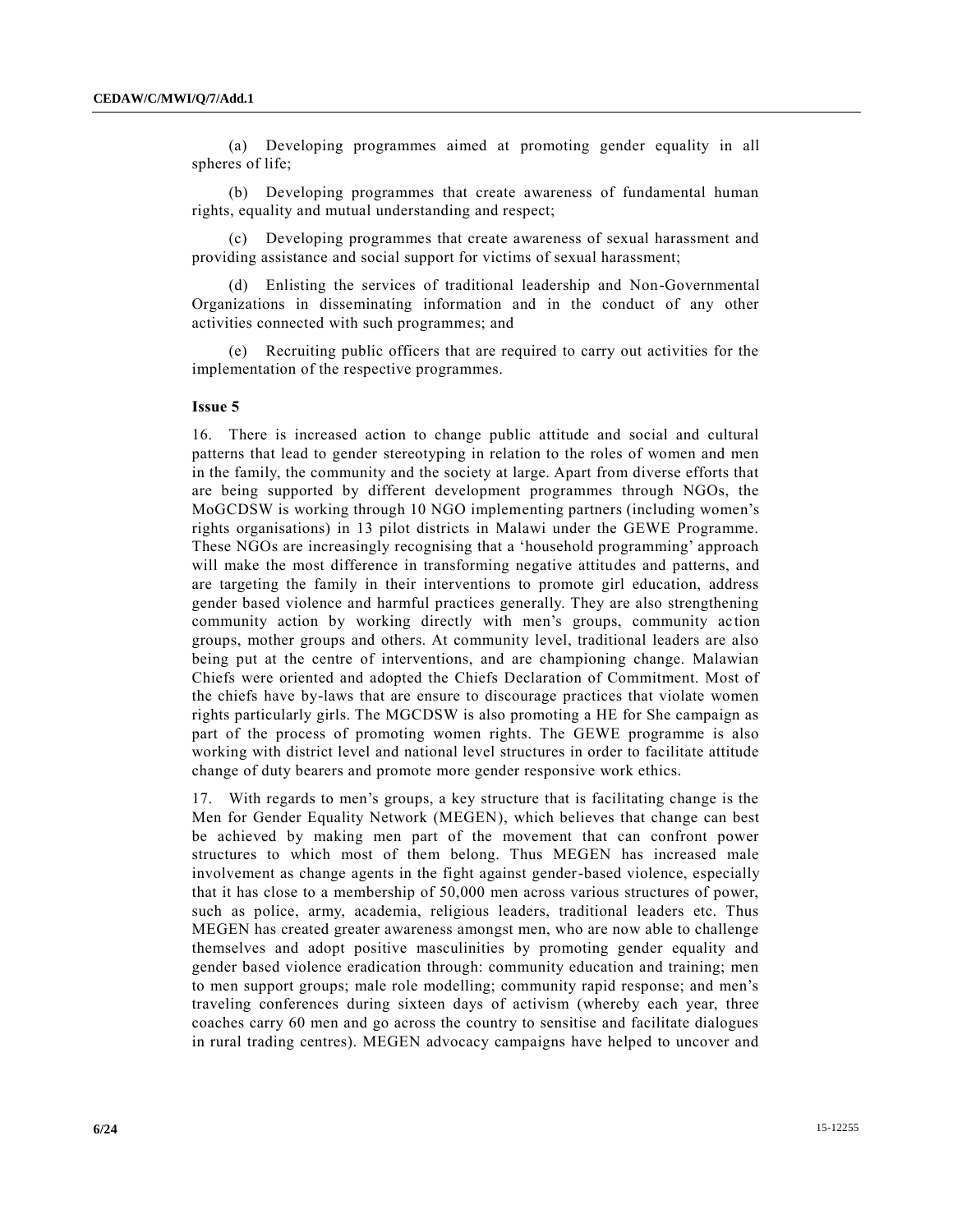address cases related to rape, child marriage and other acts of violence in some remote communities.

#### **Issue 6**

18. The Gender Equality Act has been formulated to capture any harmful practice without tying itself to particular forms. And due to its interest to protect children from harm, the Child Care, Protection and Justice Act has specified certain forms of harmful practices that particularly affect the girl child such as violence against girls in schools, homes, child marriages, trafficking among others. But even where not explicitly covered, other forms of harmful practices against children would still be addressed under the broader approach of the Gender Equality Act. The following is how harmful practices are addressed in the two laws:

- 19. Child Care, Protection and Justice Act provides that:
	- No person shall subject a child to a social or customary practice that is harmful to the health or general development of the child.
	- No person shall force a child into marriage; or force a child to be betrothed.
	- No person shall sell a child or use a child as a pledge to obtain credit; use a child as surety for debt or mortgage; or force a child into providing labour for the income of a parent, guardian or any other person.
	- A person who contravenes the above provisions commits an offence and shall be liable to imprisonment for ten (10) years.
- 20. Gender Equality Act
	- It defines "harmful practice" as a social, cultural or religious practice, which, on account of sex, gender or marital status, does or is likely to undermine the dignity, health or liberty of any person; or result in physical, sexual, emotional or psychological harm to any person.
	- It prohibits any person from committing, engaging in, subjecting another person to or encouraging the commission of *any* harmful practice.
	- Any person who violates the law commits an offence and is liable to a fine of one million kwacha (K1,000,000) and to imprisonment for five (5) years.

21. Harmful practices are being tackled on several fronts. First, there is recognition that programmes should do more to empower men and mothers/female guardians so that these can ensure that gender stereotypes and harmful practices that are upheld at domestic level and that hold girls back are not sustained. Second, many traditional leaders are working hand in hand with NGOs to challenge community systems that promote harmful practices and are enforcing by-laws within their communities. Many by-laws are addressing child marriage by imposing fines on families that perpetrate the practice, as well as penalizing chiefs that are failing to enforce the by-laws in their communities. Female traditional leaders are particularly standing out. For example, the commemorations of the 2014 International Day of the Girl Child and the national launch of the End Child Marriage Campaign took place in Traditional Mwanza's area in Salima district, because this is a chief that has produced outstanding results in addressing child marriage and other harmful practices in her area. Third, there is a clear message from the highest political level that harmful practices are intolerable. On 25 July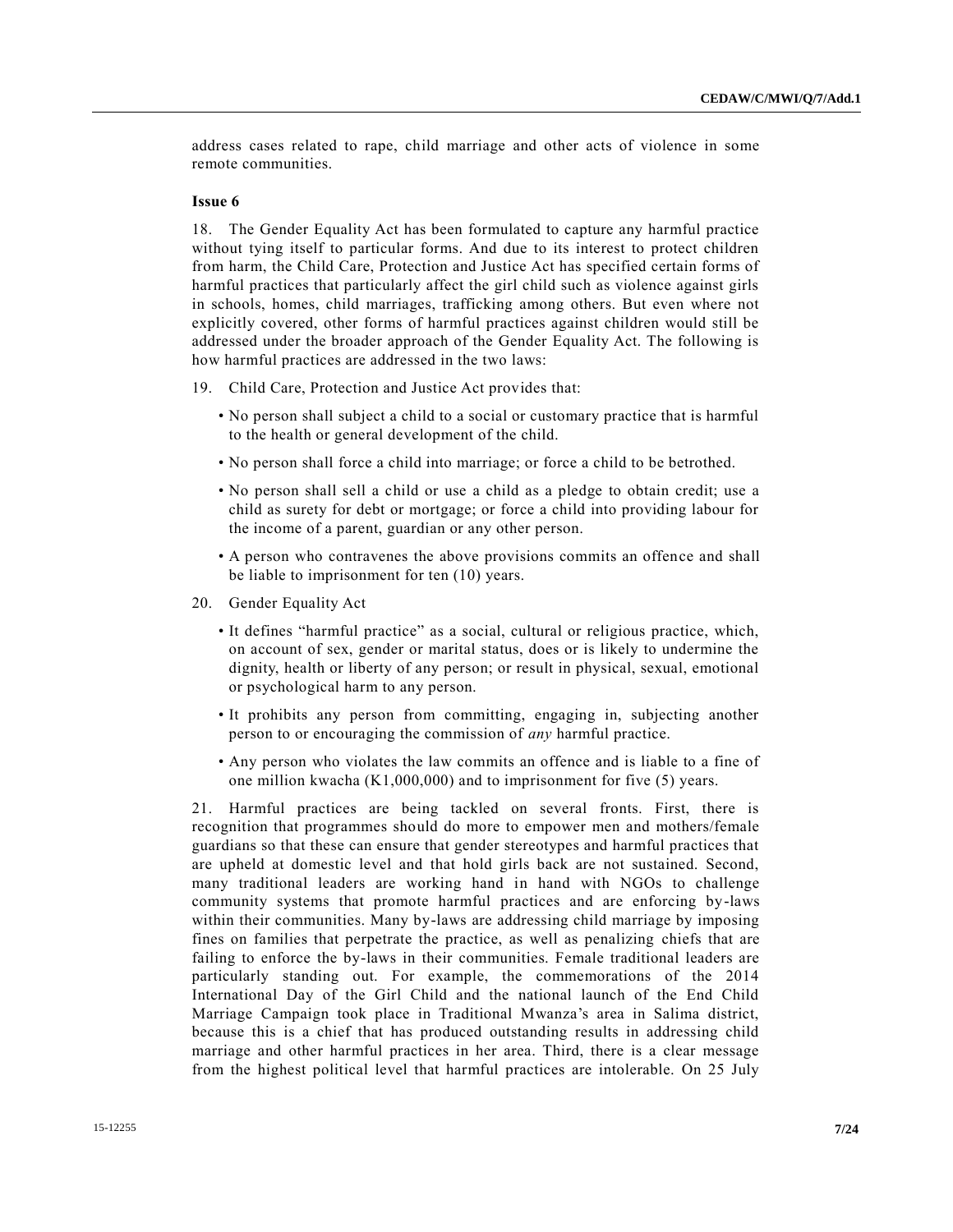2014, the State President Professor Arthur Peter Mutharika became the first SADC Head of State to sign a commitment to end child marriages, which currently affect 50 per cent of girls below the age of 18 years in Malawi. And on 26 February 2015, he led fellow men in Malawi in the signing of a commitment to the He4She campaign, and declared himself as one of the champions of the campaign.

Table 1

|  |  |  |  |  | Examples of practices were modified/eliminated/reduced under the WGHA Programme |
|--|--|--|--|--|---------------------------------------------------------------------------------|
|  |  |  |  |  |                                                                                 |

| Chitipa                                             |               | Mangochi                                                                 |               | Ntcheu                            |               | <b>Nsanje</b>                                    |               |
|-----------------------------------------------------|---------------|--------------------------------------------------------------------------|---------------|-----------------------------------|---------------|--------------------------------------------------|---------------|
| Practice                                            | <b>Status</b> | Practice                                                                 | <b>Status</b> | Practice                          | <b>Status</b> | Practice                                         | <b>Status</b> |
| Wife<br>inheritance                                 | Eliminated    | Child<br>betrothal                                                       | Reduced       | Chief's<br>blanket                | Eliminated    | Sexual<br>cleansing<br>after<br>natural<br>death | Modified      |
| Child<br>marriages                                  | Reduced       | Initiation of<br>sexual<br>cleansing                                     | Eliminated    | Polygamy                          | Reduced       |                                                  |               |
| Polygamy                                            | Reduced       | Wife<br>inheritance                                                      | Reduced       | Initiation<br>sexual<br>cleansing | Eliminated    |                                                  |               |
| Marrying off<br>a girl in<br>exchange for<br>a debt | Eliminated    | Sexual<br>intercourse<br>with hired<br>man for<br>procreation<br>purpose | Eliminated    |                                   |               |                                                  |               |
| Bonus wife                                          | Eliminated    | Initiation                                                               | Modified      |                                   |               |                                                  |               |

*Source*: *WGHA Evaluation Report, 2012*.

22. All harmful practices are unlawful under the Gender Equality Act, and these include the practices listed in the CEDAW Committee's list of issues, namely early and forced marriages, female genital mutilation, widow cleansing, ritual deflowering of young girls during initiation ceremonies, as well as the practice of encouraging young boys to have sex with older women and the practice of prescribing sex with girls or women with albinism as a cure for HIV. Extensive interventions that are taking place through NGO projects across the country to tackle localised forms of harmful practices in order to lobby for their eradication, modification or reduction as necessary. *Table 1* provides examples of practices that have been eliminated, modified or reduced after the implementation of a Women and Girls HIV and AIDS Programme (WGHA), which was finalised by MoGCDSW in 2011.Currently, the Ministry's GEWE Programme, which is on-going in 13 districts, promises more positive results. In relation to HIV related challenges faced by women and girls with albinism, the National Strategic Plan for HIV and AIDS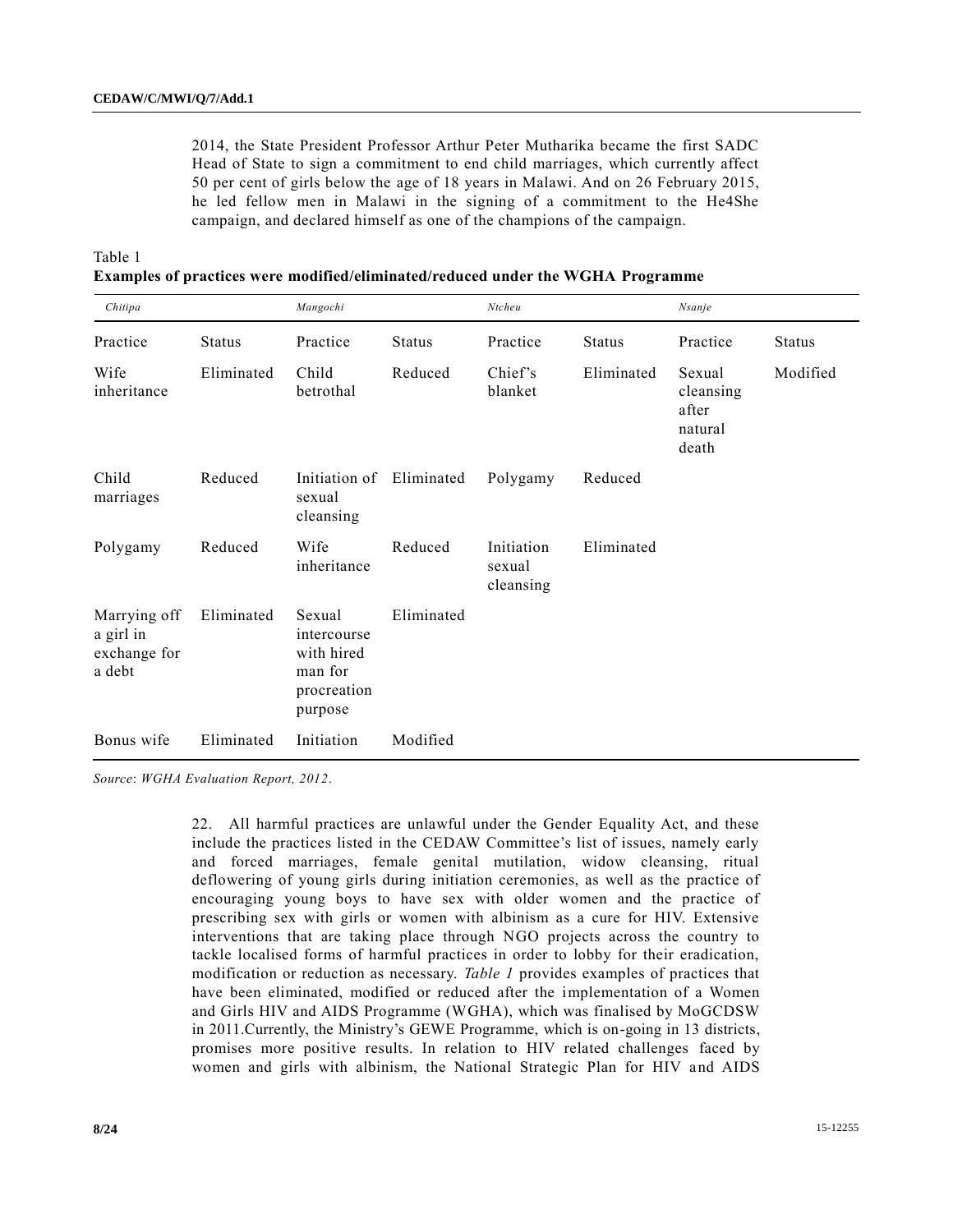(NSP, 2015-2020) particularly isolate people with disabilities as a group warranting particular attention in the HIV response. Therefore, it is expected that NGO partners will implement the new NSP through more robust HIV interventions to protect women and girls with albinism from the practice of prescribing sex with them as a cure for HIV, and to target perpetrators.

#### **Issue 7**

23. Malawi Law Commission is about to conclude work on the review of the Act. A final national consultative stakeholder meeting was held in June 2015. Thereafter, it is expected that the report of the technical review will be released by the end of August 2015. As to whether the review process is now criminalising marital rape, it should be noted that the Prevention of Domestic Violence is a civil law and that while it has not created the crime of marital rape, it treats sexual abuse (by an intimate partners) as a form of domestic violence. As such, a married woman can seek any of the remedies under the Act for sexual abuse. On the other hand, the Marriage, Divorce and Family Relations Act No. 4 of 2015, provides that a husband who forces his wife to have sex with him while the two are on judicial separation will be guilty of the offence of rape.

| Case description                      | 2013           | 2014    |
|---------------------------------------|----------------|---------|
| Unlawful Divorce                      | 482            | 1 1 1 2 |
| Forced Marriage                       | 131            | 186     |
| <b>Property Grabbing</b>              | 48             | 410     |
| Child Abuse                           | 84             | 668     |
| Failing to lender support to children | 1858           | 1912    |
| Defilement                            | 250            | 584     |
| Denying pregnancy                     | 126            | 130     |
| Early marriage                        | 258            | 164     |
| Forced marriage                       | 112            | 164     |
| Incest                                | $\overline{4}$ | 18      |
| Extra Marital affairs                 | 1 1 2 0        | 1888    |
| Rape                                  | 42             | 82      |
| Family Desertion                      | 849            | 1632    |
| Common assault                        | 698            | 1518    |
| Teen pregnancy                        | 9              | 80      |
| Wife/Husband Abuse                    | 34             | 944     |
| <b>Total</b>                          | 6 1 0 5        | 11 492  |
| Cases Mediated                        | 4 2 7 4        | 8 2 7 4 |
| Cases Referred                        | 610            | 1 1 4 9 |
| Cases Taken to Court                  | 1 2 2 1        | 3 0 6 9 |

# Table 2 **Nationwide GBV Cases, 2013 & 2014**

*Source*: *Malawi Police Service, June 2015*.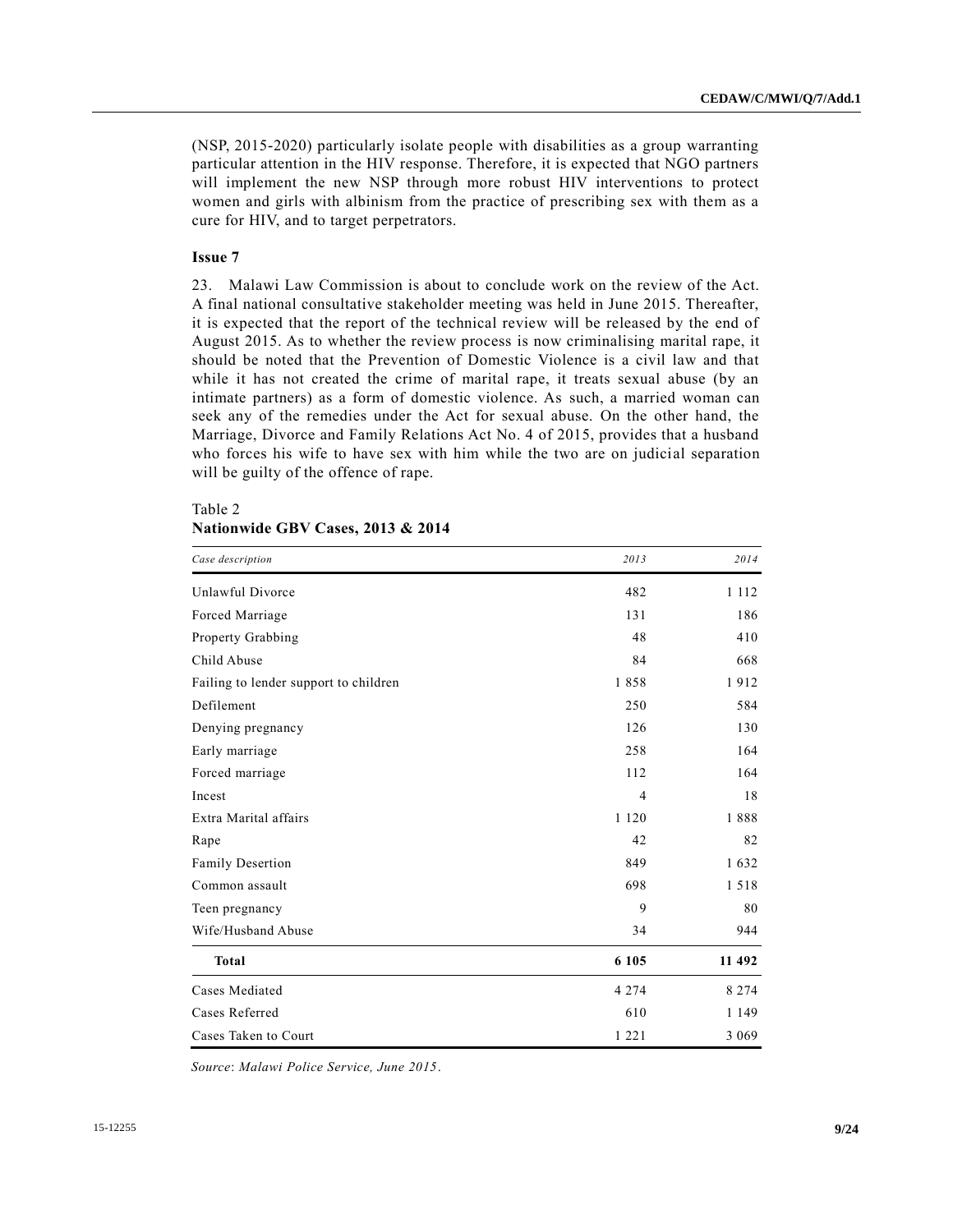24. The number of cases of gender-based violence reported to the National Police Headquarters has routinely been disaggregated by sex, but not by marital status. Recommendations will be made to the national coordination unit of VSUs of the Malawi Police to consider the inclusion of the latter variable in the national data capturing template; as well as to routinely document results of GBV prosecutions at national level. *Table 2* shows that in 2013, the Malawi Police registered 6,105 cases, and in 2014, the number was at 11,492. About 90 per cent of these cases were reported by women. The police attributes the multiplication of the number of reported cases to increased levels of awareness of human rights violations amongst communities; as well as increased access to the police (through community policing forums) by communities. Out of the reported cases, 1, 221 cases (2013) and 3,069 cases (2014) were taken to court for prosecution. The rest were either settled through mediation or referred to other appropriate institutions (e.g. NGOs, labour office etc.) if they are civil cases.

25. The evidentiary requirement in sexual violence cases remains that the corroboration rule is still required as a matter of practice. This is not a legal requirement, but triers of fact must warn themselves on the dangers of convicting on the uncorroborated evidence of a victim of rape. The rule is being relaxed in its application of late. The Criminal Procedure and Evidence Code (Chapter 8:01), which was significantly amended in 2010, has also improved the gender responsiveness of the treatment of rape survivors as witnesses. Section 71A provides that where a victim of sexual violence is to give evidence in criminal proceedings, the court may, either on its own accord or through an application by a party to the proceedings, or a victim of a sexual offence, order one or more of the following:

(a) That the court should close while evidence is being given by the witness in the proceedings, including during the giving of evidence given under crossexamination;

(b) That no person should remain in or enter a room or place in which the court is being held, or remain within the hearing of the court, without its permission;

(c) That a screen, partition or one-way glass should be placed to obscure the witness's view of a party to whom the evidence relates;

(d) That the witness should be accompanied by a relative or a friend for the purpose of providing emotional support;

(e) That if necessary, the witness should give evidence outside the courtroom, which should be transmitted to the courtroom by means of a closed circuit television.

26. In order to enhance the effectiveness of measures to address rape and domestic violence, measures that involve the judiciary are being taken. For instance, Courts are required to treat applications under the Prevention of Domestic Violence Act as urgent and to make speedy resolutions. The courts are also rehabilitating structures to make them friendlier for victims of sexual assault. On the other hand, NGOs have been vocal in highlighting some deficiencies in the sentencing of sexual offences (rape and defilement) by Magistrates where these have occurred. One classic example occurred in January 2013, after First Grade Magistrate, Titus Banda, acquitted a 50 year old man who had defiled a 10 year old girl on account that "she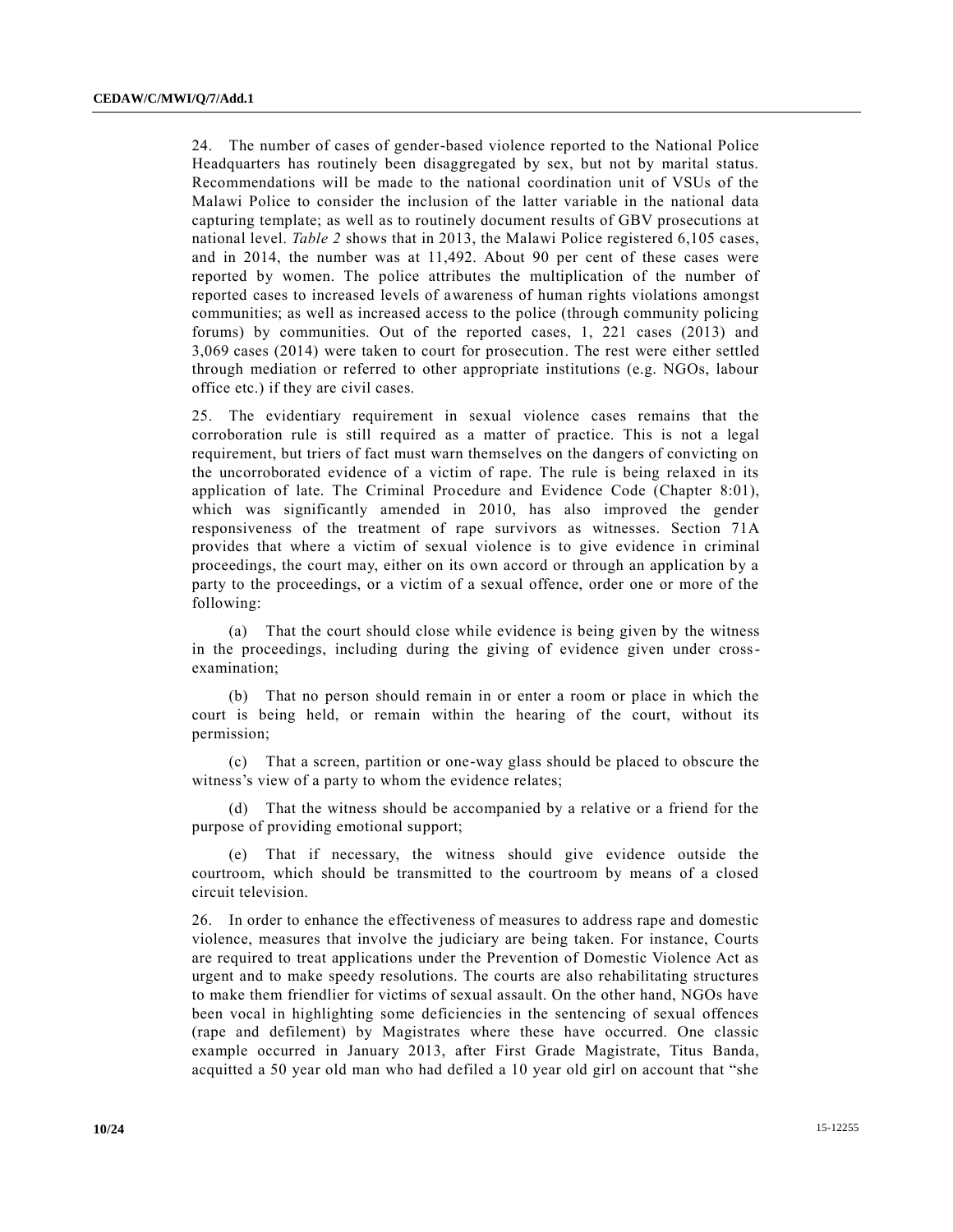did not feel pain during the rape." Public condemnation and a petition by women's and human rights campaigners prompted the High Court to immediately call for review of the judgment.

27. An evaluation of the National Response to Combat Gender Based Violence (2008-2013) was conducted in 2014. Among other things, the evaluation revealed that the establishment of a network on GBV has improved coordination among NGOs, and that there is some progress in knowledge and awareness, attitude, reporting and outreach programmes related to VAW and GBV. There has been increased reporting both by media and survivors of GBV, as well as greater collaboration between police and Community Victim Support Units. Mobile legal clinics have also been established, especially in the 13 districts where the GEWE programme is being implemented. These areas are also establishing One Stop Centres in order to offer comprehensive support to survivors of GBV. On the other hand, it exposed that the lack of unified indicators and a national monitoring framework made it impossible to quantitatively assess the impact of the response. This was because monitoring was programme/project based, focusing mostly on performance other than impact. To address noted gaps, the National Plan of Action to Combat Gender Based Violence in Malawi (2014-2020) proposed the establishment of a monitoring framework with well-defined indicators to track progress so that the Government of Malawi can have a more comprehensive GBV response.

#### **Issue 8**

28. With regards to prevalence of trafficking in persons, Malawi Police data in 2014 indicates an increase of 34 per cent in trafficking cases from 2013 statistics (*see figure below*). In 2014, out of 34 Police stations, trafficking cases were registered in 7 stations namely: Zomba, Phalombe, Blantyre, Mzuzu, Chitipa, Dedza and Mchinji. In the year 2014, a total number of 242 victims of trafficking were rescued, compared to 119 victims in 2013. Mchinji Police Station recorded 24 victims that reported at the formation after running away from hardships in Zambia. Members of the community along the Malawi/Zambia border are able to intervene where they suspect a child being trafficked; in most cases, however, perpetrators usually run away. The victims rescued in Chitipa were going to Tanzania while those rescued in Phalombe were going to Mozambique. This is enough evidence that external TIP is rampant in Malawi. In the year under review, 47 suspects were arrested whilst 32 suspects were arrested in the year 2013 representing a rise by 16 per cent. Out of 47 suspects arrested in the year 2014, Twenty (20) came from neighbouring countries such as Mozambique and Zambia. Out of 32 suspects arrested in 2013, a total of 15 suspects were prosecuted and convicted representing conviction rate of 47 per cent. In the year 2014 the rate of conviction was 51 per cent, thus an increase of 4 per cent. Information captured in the 2014 indicated improved performance in terms of rescuing victims and prosecution of suspects. There was commitment in mobilizing members of the community to fight against trafficking in persons.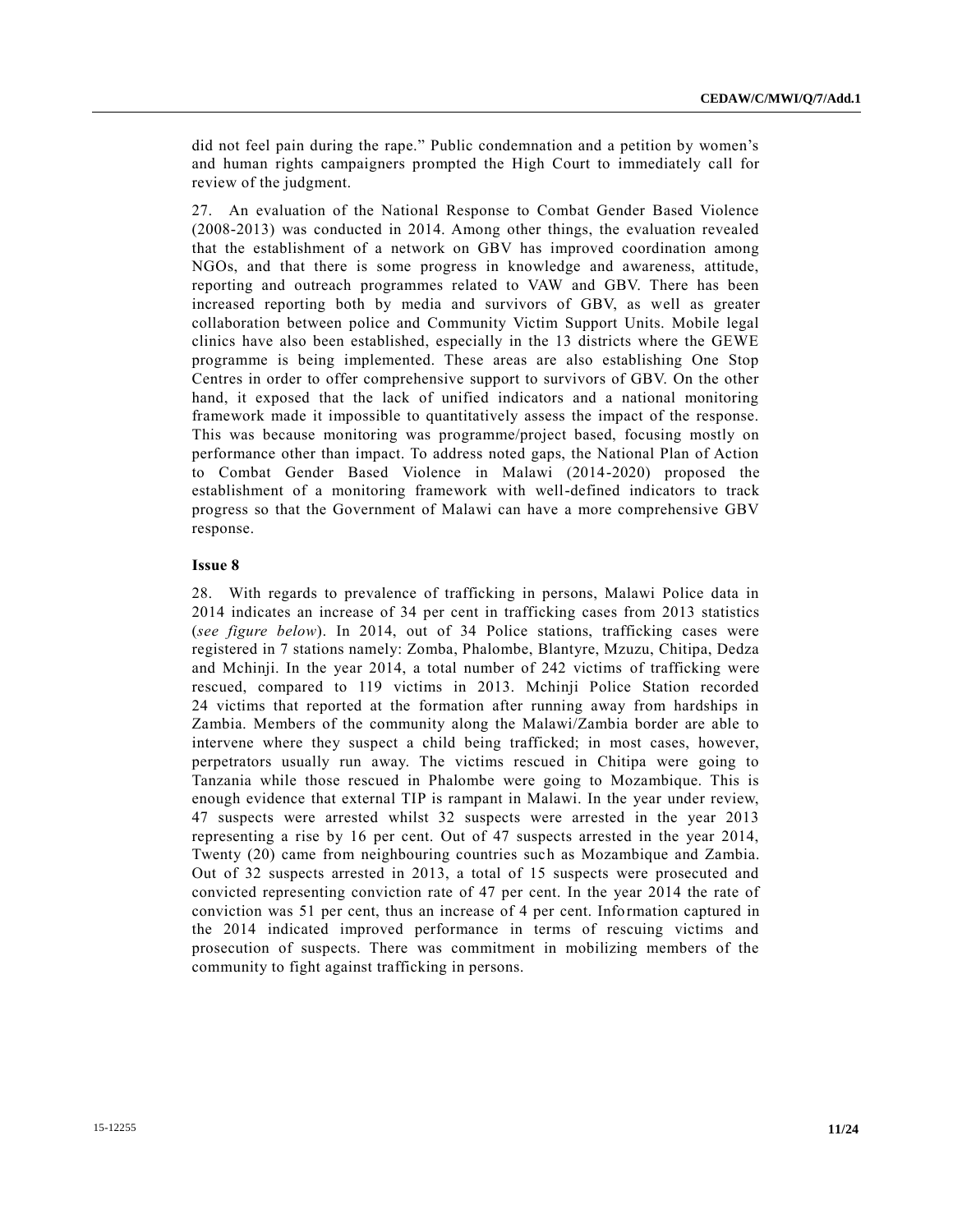

*Source*: *Malawi Police, June 2015*.

29. The Trafficking In Persons Act No.3 of 2015 was assented to by the State President on 10 April 2015. It was gazetted on 17 April 2015. It defines trafficking in persons as a means recruiting, transporting, transferring, harbouring m receiving or obtaining a person, within or beyond the territory of Malawi through threats, abductions, fraud or deception, abuse or threats of abuse of power or position, abuse or threats of position of vulnerability, abuse or threats of abuse of the law or legal process or giving or receiving of payments to obtain consent of a person having control of the trafficking person, for purposes of exploitation of that person.

- 30. The following are some of its key contents:
	- (a) The Act provides that trafficking in persons can be committed through:
	- Using or threatening the trafficked person with force;
	- Abducting the trafficked person;
	- Deceiving the trafficked person;
	- Giving or receiving a payment from a person who has control of the trafficked person;
	- When a person who has some power is abusing or threatening to abuse that power;
	- When a person who is vulnerable is abusing or threatening to abuse that vulnerability. For example, a vulnerable person may be a person who himself/herself is or was trafficked, and is acting under the instructions of someone to be involved in trafficking others as well;
	- When a person is abusing or threatening to abuse the law.

(b) Further, the law considers the following to be serious forms of trafficking:

• Deceiving the court that one is adopting or wants to be a foster parent or guardian of a child, when in fact he or she is recruiting the child;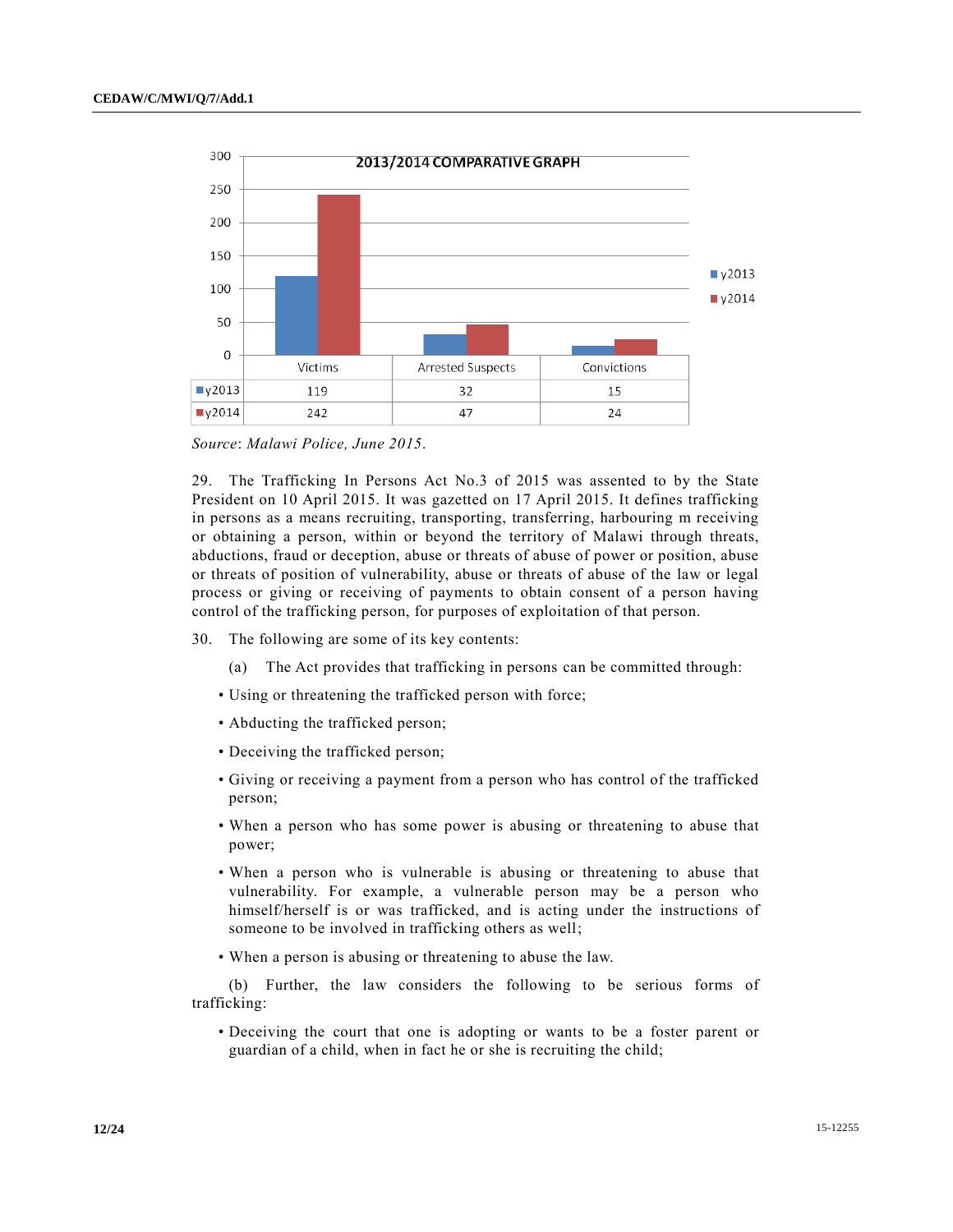- When the accused person is a relative of the child;
- When the trafficked person has a mental disability;
- When the TIP is done by an organized criminal group;
- When the accused person is a public servant, religious leader, traditional leader or anyone who is discharging duties in an official capacity;
- When the accused person is an official who is giving the impression that his office allows him to commit the act, when he or she is in fact simply abusing his office;
- When the TIP is done in order to remove body parts or extract tissue or organs;
- If, during the TIP, the trafficked person dies; develops a mental problem; becomes pregnant or is forced to terminate a pregnancy; gets mutilated or disfigured; suffers permanent bodily injury or a medical condition due his situation; or is exposed to any other big health risk.

(c) Additionally, the law prescribes the punishment for trafficking in persons as follows:

- If any person is convicted TIP, he or she shall be imprisoned for 14 years, and a fine will not be considered;
- If the trafficked person is a child, the punishment is 21 years imprisonment, and a fine will not be considered;
- If a person is convicted of committing a serious form of TIP, he or she shall imprisoned for life and a fine will not be considered;
- The offence of TIP will be considered as an offence of dishonesty or moral turpitude as stipulated in the Constitution of the Republic of Malawi;
- A person convicted of the offence of TIP cannot work with children in any capacity for a period of 7 years after being convicted;
- If the one convicted of the offence was a person acting or claiming to a ct in an official capacity for an NGO or other establishment, the court may order the closure and de-registration of the institution;
- Any person who is convicted of intentionally benefitting or enabling another person to benefit from the exploitation of a trafficked person for any purpose shall be imprisoned for 5 years;
- An international transportation provider, his agents or any person that sells or issues tickets, boarding passes or similar travel documents who fails to confirm that each passenger to any destination into or outside Malawi has necessary travel documents (including a passport and visa) to enter any country where he/she is going or passing through shall commit an offence that is punishable by K5,000,000 and imprisonment for 5 years.

31. The Ministry of Home Affairs and Internal Security (MOHA) is mandated in the Act to train all officers in issues of TIP so that they can be able to identify and effectively respond to TIP Cases. They have been trained to identify and effectively respond to TIP cases. Further MOHA has developed a draft plan of action which prioritizes the training of relevant law enforcement officials, in particular, border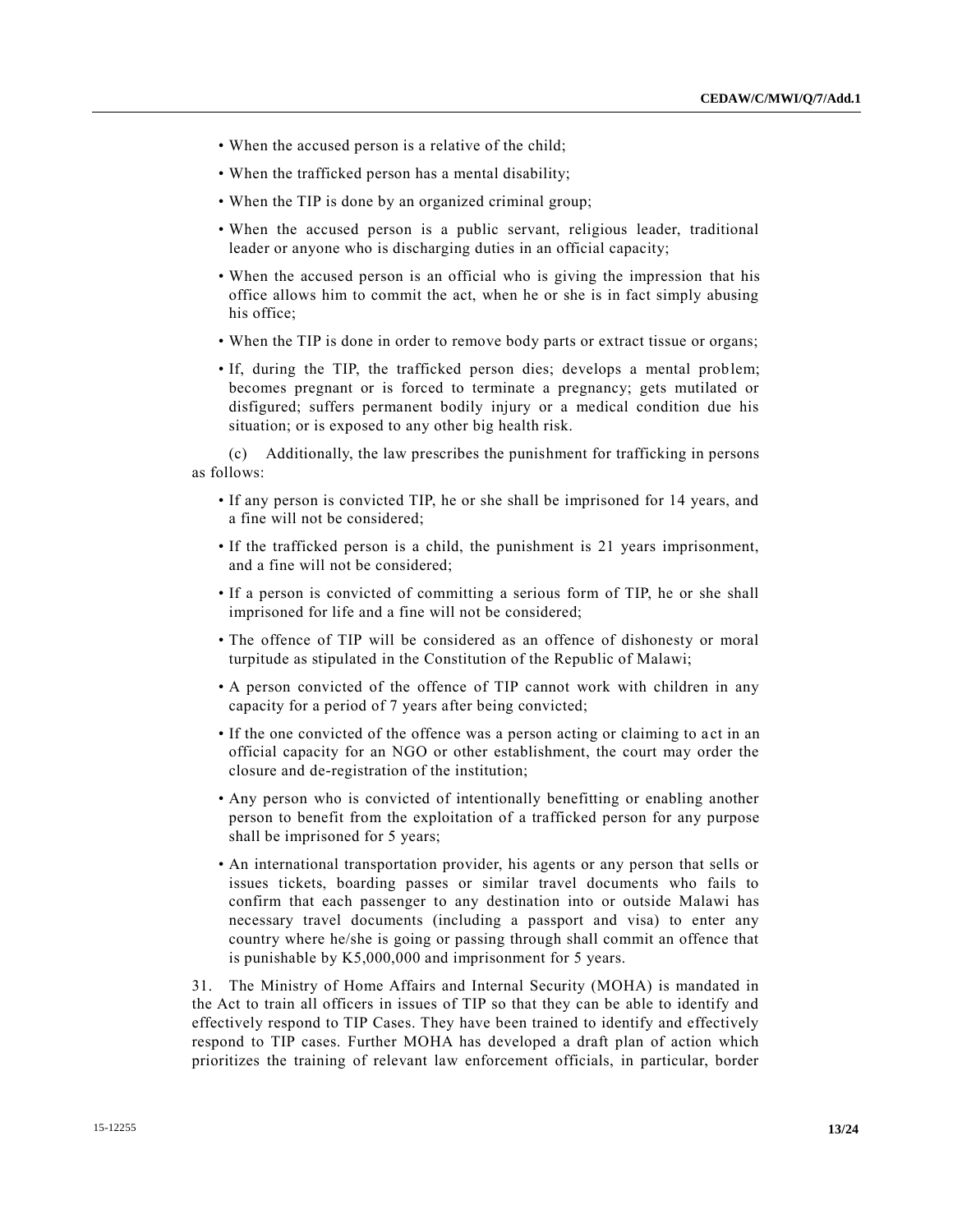officials, and the dissemination of the new trafficking law to the wider public through the National Coordinating Committee, which will be set up as part of the measures to operationalize the TIP Act. While MOHA is responsible for the general enforcement of the Act, the Minister responsible for Gender and Social Welfare has the responsibility to designate any premises to be a shelter for the care and protection of trafficked persons; as well as make rules and regulations for the care and protection of trafficked persons at the shelter and for the administration of any shelter. The Minister will also appoint Public Officers who are responsible for social welfare to be protection officers and perform the duties of ensuring that trafficked persons (a) receive proper care, assistance and protection; and (b) are interviewed according to guidelines set in the law.

32. In order to strengthen the building of capacity to combat TIP effectively, the Trafficking In Persons Act has provided for the establishment of an Anti-Trafficking Fund, which shall be audited yearly. The fund shall consist of money from the national budget, grants and donations, money that may be realised from confiscating, seizing or selling property connected with TIP; and money from any source that will be approved by the Minister responsible for Home Affairs. The Fund shall be used to finance trainings of enforcement officers, protection officers and others that will implement the law. Additionally, it will be used for the provision of care, assistance and support to trafficked persons by: putting up their shelters; tracing their families and facilitating integration with the families where possible; repatriating trafficked persons to their homes or countries; and any activity that the National TIP Coordination Committee may recommend.

33. In relation to measures that are in place to address reported cases women and girls trafficked to neighbouring countries such as Mozambique or South Africa, the case of 13 trafficked children that was reported at Zomba Police Station provides a good illustration. In this case, the children were trafficked from Makwinja Village, [T/A](http://undocs.org/T/A) Chikowi in Zomba to Mozambique on 22 December 2014. The trafficker was a Zimbabwean who is a businessman based in Mozambique. The children who had no travel documents were intercepted by Mozambican Police officers. On 12 January 2015, the Malawi Government delegated three officers to negotiate possible repatriation of the children. The children were repatriated to Malawi on 14th January 2015 and were handed over to Zomba District Commissioner and Zomba Police Officer In-Charge for further action. A case of child trafficking was opened against Blessings Jambo who is answering other charges in Mozambique. Guardians of the children were charged with the offences of neglecting to provide necessary support to children contrary to Section 165 of the Penal Code. In addition to these specific efforts, as the next paragraph shows, there is inter-country cooperation to fight trafficking.

34. Cooperation and information exchange mechanisms have been established with border countries, and there is an annual SADC forum where countries meet to share TIP information. The police also use mechanisms such as SAPCO and Interpol. In addition, the Malawi Government listens to and takes measures to address trafficking related concerns from other countries.

#### **Issue 9**

35. With regards to the prevalence of prostitution, a comprehensive study that was conducted by Family Planning Association of Malawi in 2011 exposed that there are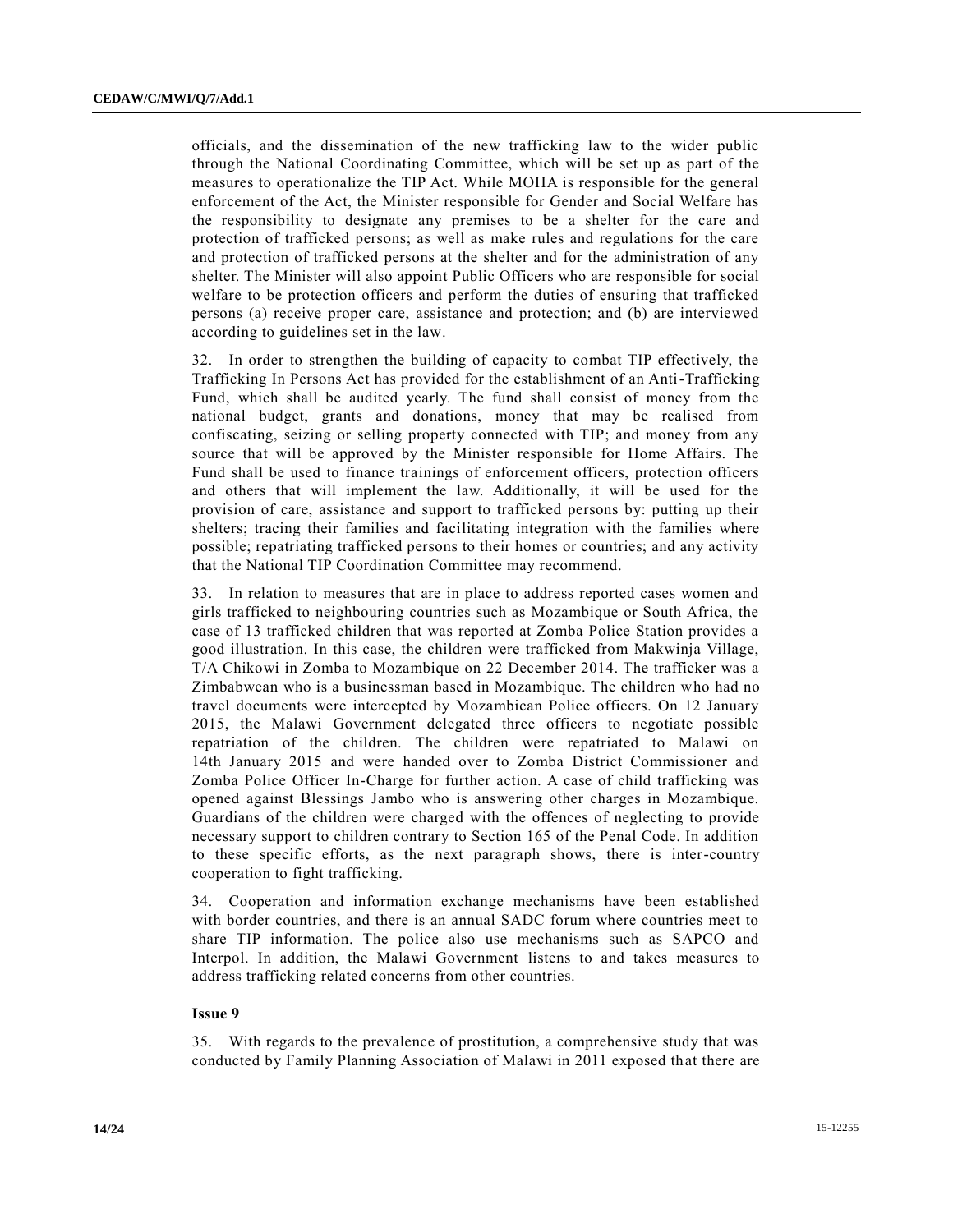about 20,000 sex workers in Malawi. Prostitution in itself is not a criminal act in Malawi, but the running of brothels is illegal. It is also illegal to use earnings from prostitution as a source of livelihood. MOGCDSW in collaboration with NGOs such as Theatre for a Change (TfaC) is working with women that are engaged in sex work to empower them in different aspects, including when they seek to abandon sex work. For example, TfaC has a programme whose main objective is to discourage sex workers from using sex work as a means of alleviating their poverty. The organisation trains the women in village and savings schemes and in business management, and also link to micro-financing organisations for loans. In addition, women are organized in small groups to participate in games of their choice such as netball, cookery etc. The programme includes advocacy at community using interactive and legislative theatre performances.

#### **Issue 10**

36. The Department of Human Resources, Management and Development (DHRMD), within the Office of the President and Cabinet, is taking active measures to raise awareness on the gender quota of 40:60 as provided for in the Gender Equality Act in respect to public service appointments. In 2014, it conducted sensitisation forums for the Civil Service Commission, as well as Appointments and Disciplinary Committees (which exist in each sector and are responsible for recruiting junior staff on behalf of the Civil Service Commission) to orient them on the quota position. Starting from July 2015, DHRMD will be implementing a Memorandum of Understanding (MoU) with UN Women, which, among other areas, involves building awareness about the Gender Equality Act for all the eight service commissions that are responsible for public appointments and recruitments (Teaching, Prison, Police, Health, Judicial, Parliamentary, Local Government, Civil Service Commissions). Through the MoU, DHRMD, which already has gender mainstreaming guidelines on human resources management and recruitment, will work towards translating relevant provisions of the Gender Equality Act into appropriate guidelines that can support the respective service commissions in their mandates. All human resources focal person will also be trained in gender mainstreaming.

37. In terms of improving women's participation in political affairs following their dismal performance in the 2014 Tripartite Elections, the Malawi Electoral Commission is leading a multi-stakeholder consultation process on several electoral reforms, and this agenda includes exploring how better participation of women in political offices can be achieved. While campaigns to promote women's participation in politics that have previously been led by the MoGCDSW, NGO GCN and UN Women have largely been once off activities during national election periods, strategies are being laid out to sustain these campaigns as a regular intervention. This will include working with structures of power and patriarchy starting from community levels. It will also involve advocating for the passing of proposed amendments to electoral laws by the Malawi Law Commission (i.e. the proposals were made by the Special Law Commission that was developing the law on gender equality in 2008) that every registered political party that is participa ting in an election should guarantee and maintain candidate lists in which there is a minimum of forty per cent and a maximum of sixty per cent representation of either sex. Any violations of this requirement will attract a fine of K5,000,000. NGOs such as the Centre for Multi-Party Democracy, which conducted a gender audit of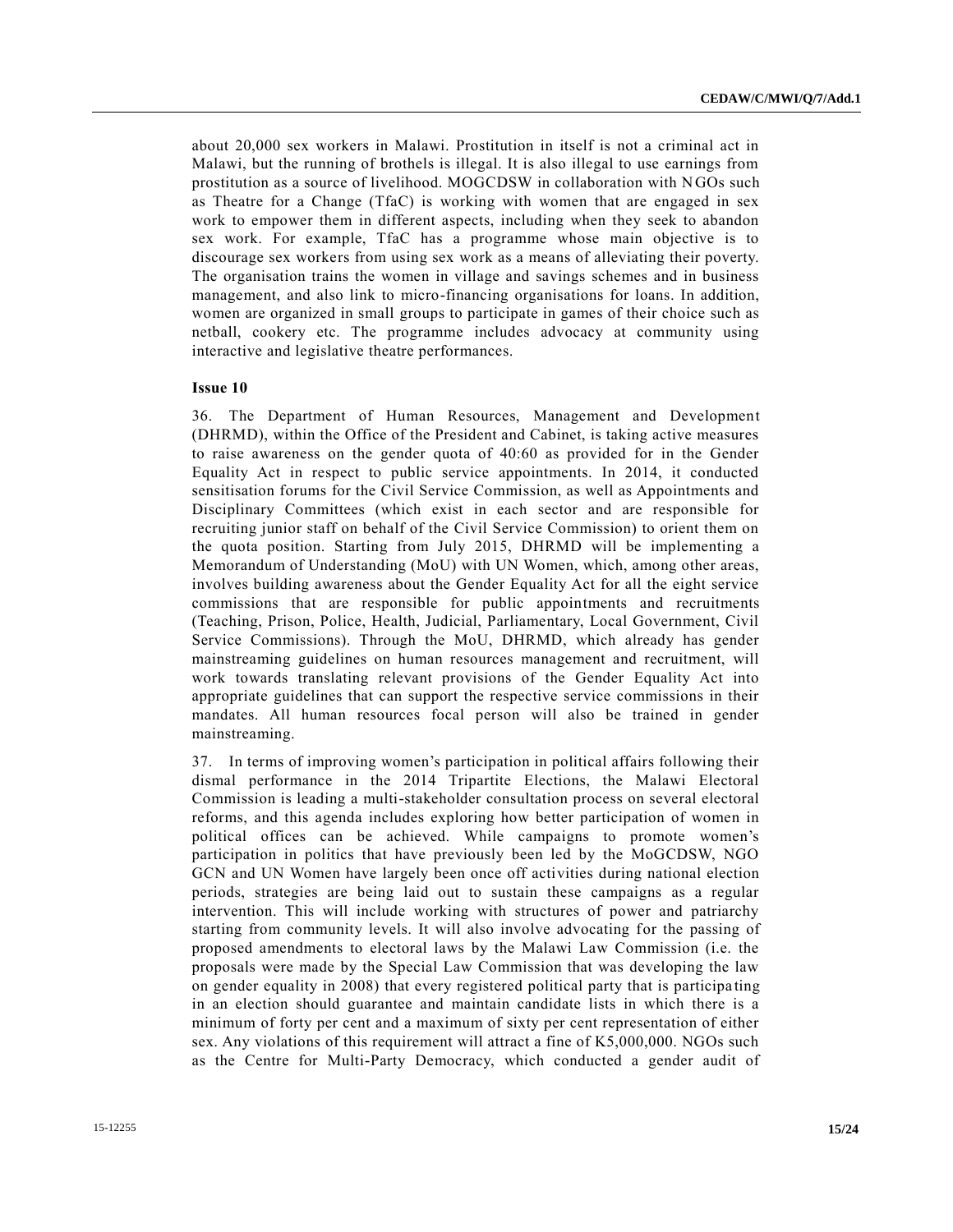manifestos of political parties in 2014, also continue to encourage parties to have equal numbers of women as well as men in its various activities with political parties. Further action to strengthen women's political participation is focusing on building the capacity of existing female politicians. UN Women is currently working in partnership with the Parliamentary Women's Caucus, and is training all 32 female MPs in political leadership, budget processes, legislation etc. UN Women have signed an MOU with the National Initiative for Civic Education (NICE), that largest civic education body that has presence in all 28 districts in Malawi, to include materials on gender in their IEC materials for civic voter education. UN Women is further working closely with Local Government, and plans are being discussed to train all councillors in gender responsive political leadership at local levels.

#### **Issue 11**

38. In order to address discriminatory aspects of the laws on citizenship and bring them in line with the CEDAW and the Malawi Constitution, the Malawi Law Commission has put the review of the Citizenship Act as part of its 2015 work plan.

#### **Issue 12**

39. Enrolment data from the MDG Endline Survey (2014) indicates that the girl to boy ratio at primary school is at 1.01:1. On the other hand, enrolment ratios between girls and boys in secondary education stand at 1.22:1, with girls surpassing parity. The big challenge remains to improve the very low numbers of both girls and boys that are entering the secondary school system (18 per cent for girls and 14 per cent for boys). As for tertiary education, 2014/15 selection into the generic undergraduate programmes of two of the four public Universities show that University of Malawi and Lilongwe University of Agriculture and Natural Resources had surpassed the 40:60 quota that is set for tertiary education under the Gender Equality Act (with females constituting 48 per cent and 43 per cent of selected students respectively). Mzuzu University has met the quota in its 2015/16 intake, whereby the number of female students selected into its generic undergraduate programmes is at 40 per cent. The fourth University, Malawi University of Science and Technology is yet to make similar progress, registering a 26 per cent proportion of female undergraduate students in its 2014/15 intake.

40. In relation to measures that are being taken to address high rates of school drop-outs and the low retention of girls at both primary and secondary levels, the Ministry of Education adopted the National Girls Education Strategy (NGES, 2014 - 2018) in order to accelerate interventions aimed at strengthening girl education. Therefore, instead of developing a stand-alone Drop-Out Policy, this strategy is providing a comprehensive approach to addressing all issues affecting girl education. Further measures that the Ministry of Education is implementing in order to address drop-outs (and as part of the NGES) in collaboration with development partners include the Keeping Girls In School (funded by DFID and has components of bursary, Mother Groups, sanitation, reducing teenage pregnancies, combating child marriages etc.); Because I am A Girl (an initiative led by Plan aimed at supporting girls to get the education, skills and support they need to transform their lives and the world around them); the targeted school meals programme that is being implemented in some schools, and which includes the provision of take home food rations for girls in some areas etc. The provision of boarding facilities has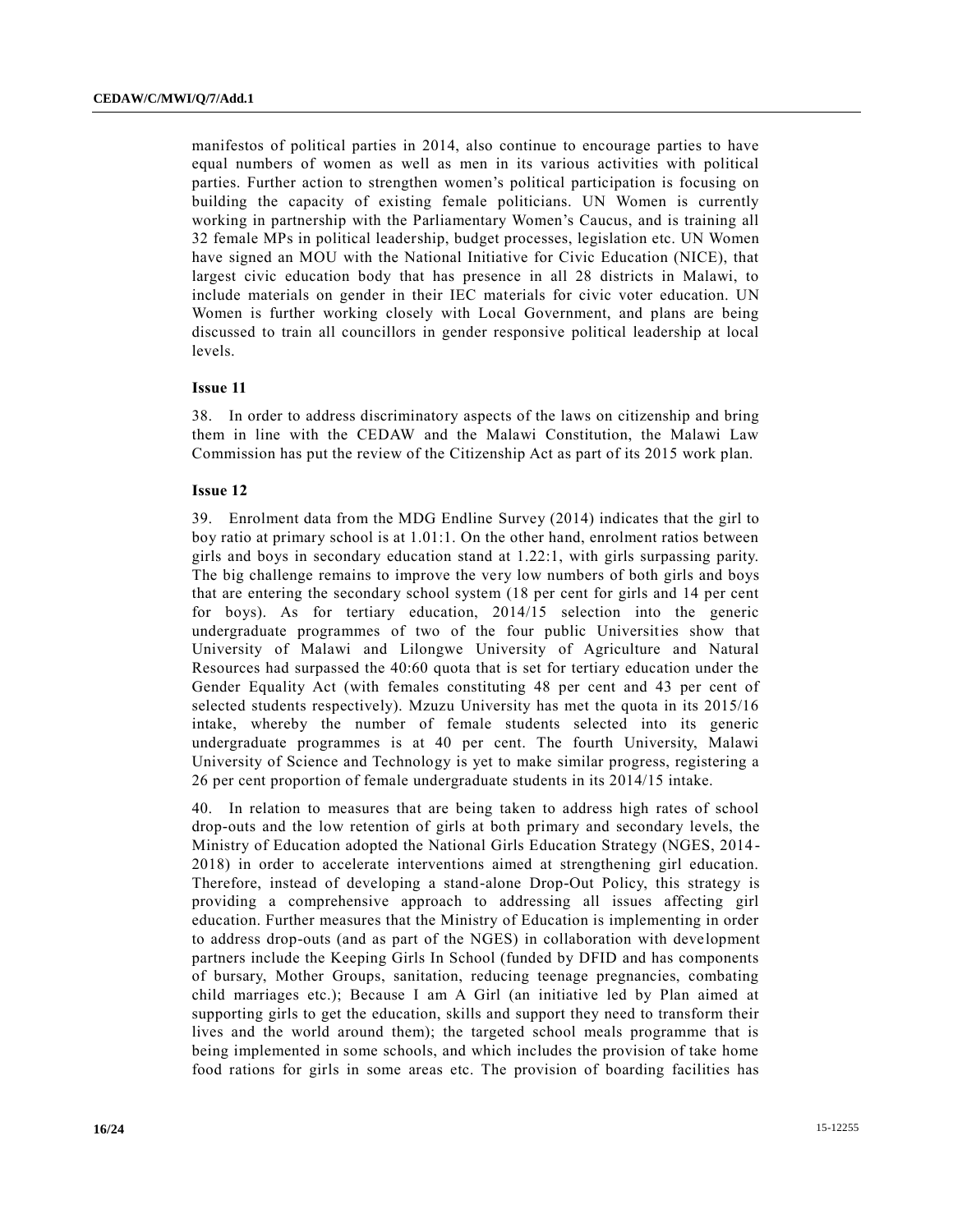further helped girls to remain in school because many girls travel long distances to a nearby Community Day Secondary School (on average the CDSSs are 15km afar).

41. Steps have been taken to monitor the implementation of the Re-admission Policy aimed at the reintegration of teenage mothers into the formal school system, in order to determine its effectiveness and put corrective measures in place as necessary. Monitoring has been through both Ministry of Education and stakeholders such as Forum for African Women Educationalists in Malawi (FAWEMA) and Save the Children. Mother groups also help in monitoring, and they have helped to reduce stigma against girls that have returned to school by engaging with school structures and counselling concerned girls when there are challenges. Internally, the Ministry also monitors through the Education Management Information System (EMIS), whose data shows numbers of children that have been readmitted to school for specific reasons, as well as school dropout rates by reason. The results of the monitoring, which show that progress in achieving positive changes is slow, has prompted the review of the Readmission Policy. The review process has already started and is envisaged to be finalised by second quarter of the 2015/16 financial year (by December).

42. As part of measures to comprehensively address challenges related to girl education and to increase the national budget allocated to education, the Ministry of Education has introduced the School Improvement Plan/School Improvement Grant, which is providing funds directly to schools to meet their priorities. Its planners have also been trained in gender responsive budgeting. Furthermore, Gender Focal Points have been appointed at central, division and district levels. Government is also constructing boarding facilities for girls in the Community Day Secondary Schools. FAWEMA has also implemented a programme to increase sanitary facilities in schools with the help of Mother Groups.

43. The Ministry of Education is addressing school related violence against girls through several measures that are part of the implementation of the NGES. It has trained teacher counsellors in place, a Teachers' Code of Conduct whose existence is made aware to both teachers and learners; school rules and regulations are available in all schools and made known to both parents and leaners; and it has close linkages with community victim support units as well as health centres. Child Protection Committees and Mother Groups at school level are other critical structures where learners report issues of abuse or violence.

## **Issue 13**

44. Data from the Ministry of Labour suggests that there is no wage difference between men and women. However, there is need for more research to be conducted in this area to substantiate anecdotal evidence, which suggests otherwise. The Ministry of Labour's data suggests that the big challenge is the large discrepancy between the number of women and men in high positions. More purposeful efforts have to be made to ensure that although promotions are advertised and that both men and women are free to compete, the preference of employers should not be skewed towards men.

45. With regards to the extent to which information on the extent to which unpaid care work as it relates to rural women is taken into account in statistical data on employment, the Ministry of Labour does not currently compile this information at national level, but is only available at district level.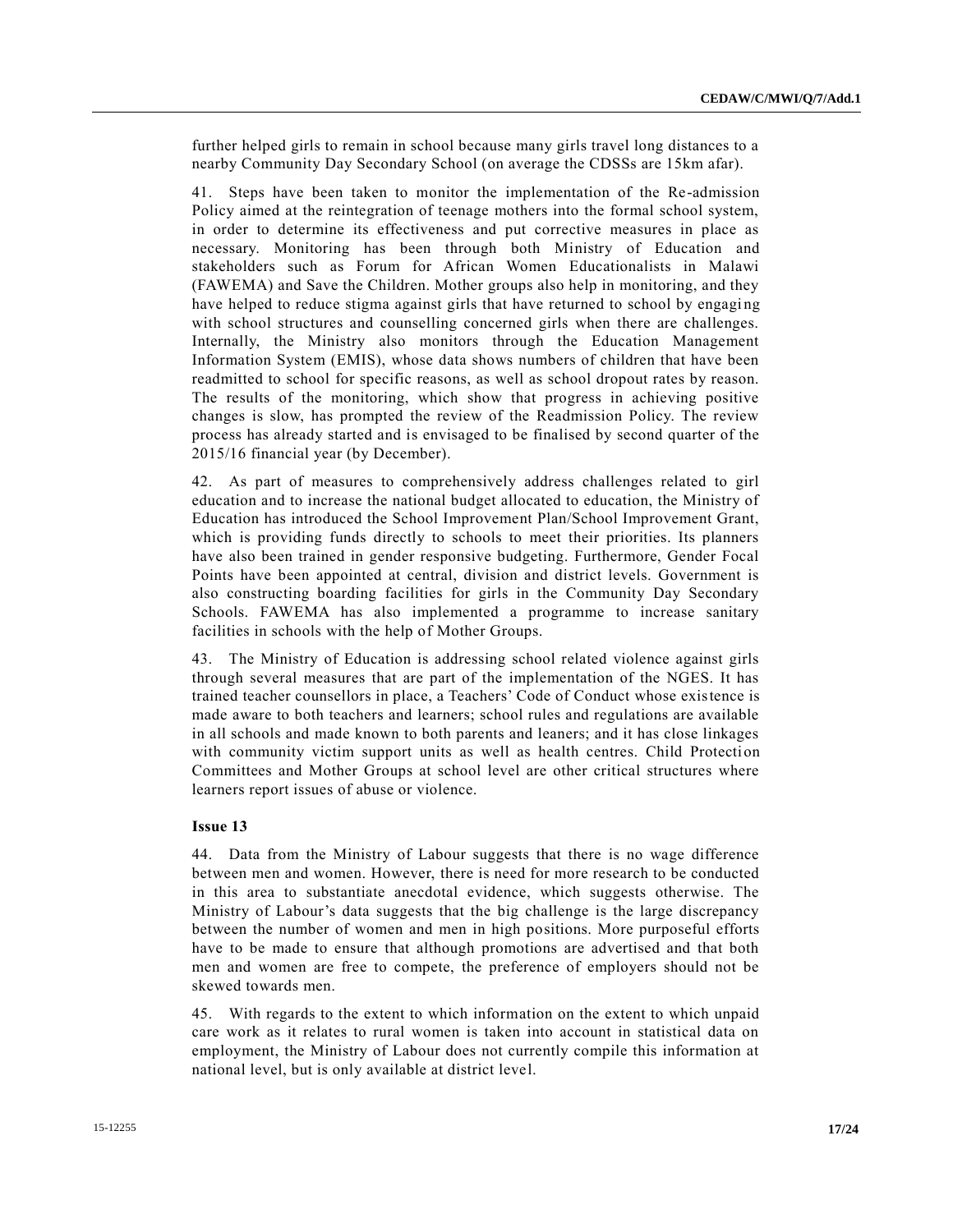46. The proposal of the Law Commission on the Development of the Gender Equality Statute to amend the Employment Act to introduce paternity leave has not yet been adopted. The Ministry of Labour is planning to first conduct a consultative process with the Employers and Workers Federation on the issue.

47. The Ministry of Labour has no documentation of cases of women losing their employment on account of maternity and/or prevented from accessing maternity benefits. The Ministry proceeds on the understanding that both private and public sectors are complying with the legal requirements for pregnant women to be provided a minimum of 8 weeks maternity leave and for their labour rights to be protected as prescribed by the law.

48. In respect to the protection of domestic workers, the Malawi Government in the Beijing + 20 Country Report (2015) notes that domestic workers (most of whom are women), are equally entitled to overtime allowance if they work long hours; leave days; a weekly day off; and severance pay at the end of the contract. With reference to some discriminatory practices that affect female police officers in relation to pregnancy and marriage, the police has just completed a "GBV and Gender Mainstreaming Survey in the Malawi Police Service" (2015) that was funded by UN Women. The survey has acknowledged that female police officers are given unequal treatment than their male counterparts when they are getting married to civilian men, or when they get pregnant during the probation period (pregnancy during the 2 years of probation is a disciplinary action warranting dismissal). The findings have been discussed by Commissioners, Heads of Branches and Officers In Charge, and the recommendations are expected to influence gender mainstreaming/ reforms in the noted areas in the police service.

49. In terms of measures to address sexual harassment in the workplace as prescribed in the Gender Equality Act, the Government conducted a sexual harassment survey in 6 pilot institutions with the aim of supporting these institutions to develop relevant policies in accordance with the Gender Equality Act. Also, issues of sexual harassment are being highlighted in dissemination exercises of the Act, and the simplified and translated versions of the Act will be widely disseminated both to the public and private sectors. In addition, in accordance with its mandate under the Act, the Ministry's comprehensive implementation programme for the Act will be informed by input from stakeholders in order to devise effective ways of creating awareness of sexual harassment and providing assistance and social support for victims of sexual harassment.

#### **Issue 14**

50. The process of reviewing the Public Health Act is on-going. Various practical measures are in place to reduce the high maternal mortality rates, in particular for rural women and adolescents. According to the MDG Endline Survey (2014), maternal mortality has reduced to 574 deaths/100,000 live births. The Malawi Government has been aggressively implementing the National Safe Motherhood Programme, which has put Traditional Leaders at the centre so that they can be champions at grassroots levels through chief's initiatives such as by-laws. The safe motherhood programme is also facilitating the creation of waiting homes and the provision of financial support through results based financing. The Ministry of Health has further instituted a Maternal Death Surveillance response and created capacity in all the three zonal levels in order to minimize incidences of maternal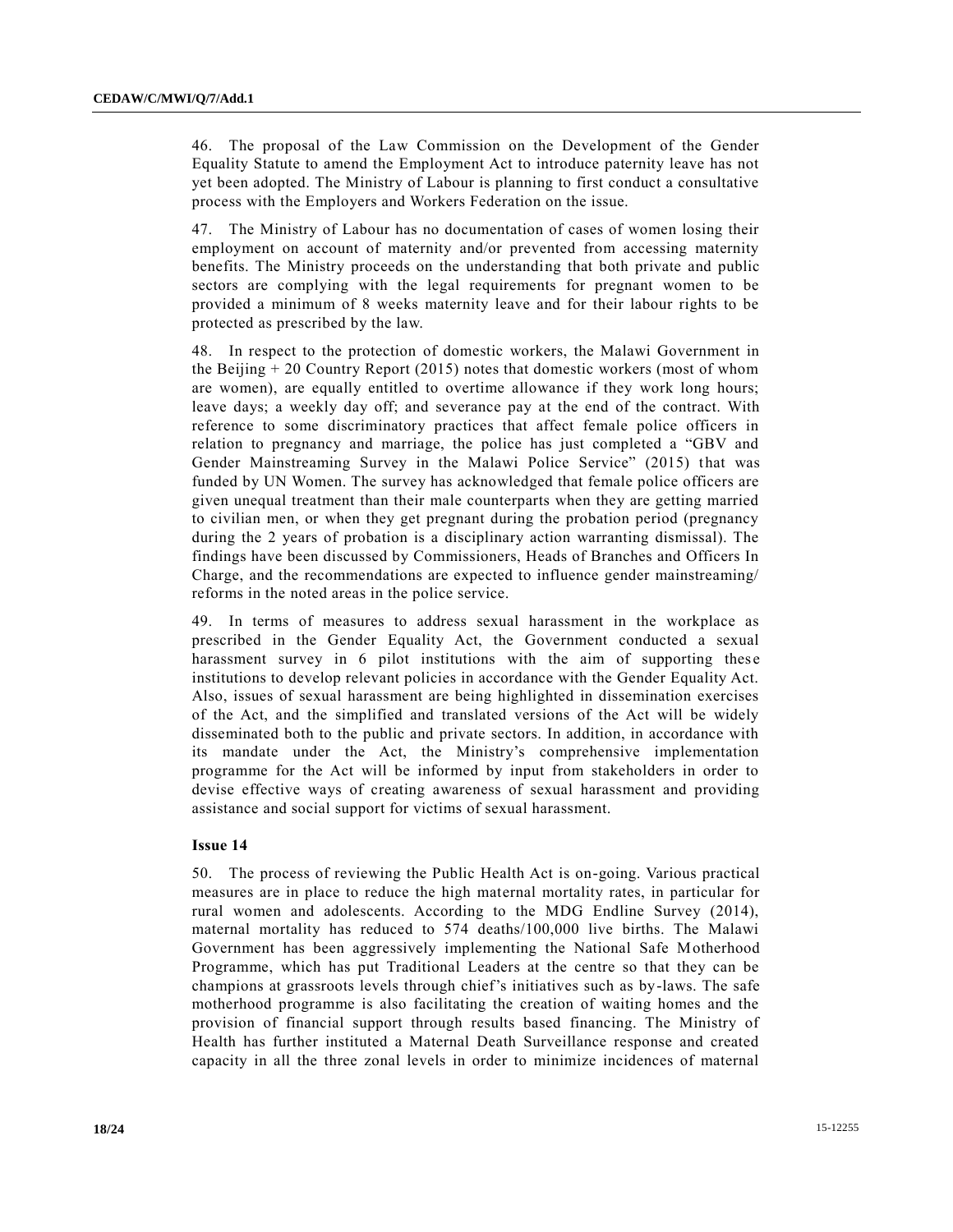deaths. Moreover, the Government is providing Comprehensive Emergency Obstetric & Newborn Care (CEmONC) Services and has set up functioning Basic Emergency Obstetric and Newborn Care (BEmONC) sites. Malawi has also made strides in the construction of maternity waiting homes (currently 12 in total) as one effort of promoting postnatal care services.

51. In Malawi, SRH education and services including contraceptives are available to all women and adolescents of childbearing age (15-49 year), although accessibility challenges remain especially for girls. The Ministry of Health recognizes that outstanding challenges can be addressed by synergizing policy positions of ministries that target young men and women, especially in order to consistency of responses between the health and education sectors in order to fill gaps that exist in relation to adolescent health, e.g. inadequate comprehensive sexuality education.

52. Accessibility to SRH and affordable contraceptives has been encouraged through government commitment and contribution of development partners. Family planning commodities prices have been reduced and made affordable for everybody. Government has been increasing the budget for family planning commodities and emergency contraceptive methods, so that there are adequate stocks throughout the year. In 2013/14 annual budget, the Ministry of Finance allocated MK 26 million (USD80,000) for family planning commodities, which was increased to MK 60million in 2014/15. It is expected that the 2015/16 budget for family planning will increase to MK 70 Million.

53. Government has established one stop Centres in the four central hospitals and 17 district hospitals and health centres to offer comprehensive services to survivors of Gender Based Violence. Victims of sexual violence are provided emergency contraceptives, in these one Stop Centres.

54. In order to ensure that a gender perspective is incorporated in the national disaster management and response, a Reproductive Health Committee on disaster has been put in place and it meets every month. The committee oversees the needs of women of childbearing age to ensure that commodities are available during the disaster times, and that the needs of adolescents are addressed.

55. Substantive progress has been achieved with regard to the review of the abortion law. Malawi Government started reviewing the law on abortion through a special commission of the Malawi Law Commission in 2013. In June 2014, the Special Commission on Review of Abortion laws announced through three regional workshops that they have recommended that current abortion laws should be repealed in the penal code. They further recommended that Malawi should have an independent abortion law expanding the grounds of abortion to include rape, incest, defilement, foetal impairment and where the pregnancy threatens the life, physical and mental health of the woman. The Special Commission is expected to hand over the report and bill to Ministry of Justice in 2015.

56. The HIV and AIDS Prevention and Management Bill is now before Cabinet. A Task force meeting that was held in 2013 recommended to isolate the HIV and AIDS Management Bill from the overarching Bill (then called the "HIV and AIDS (Prevention and Management) Bill"). This meant that all issues of HIV prevention would be dealt with separately at a later stage, and is currently not part of the Bill that has been submitted to Cabinet. The Government is fully aware that in a recent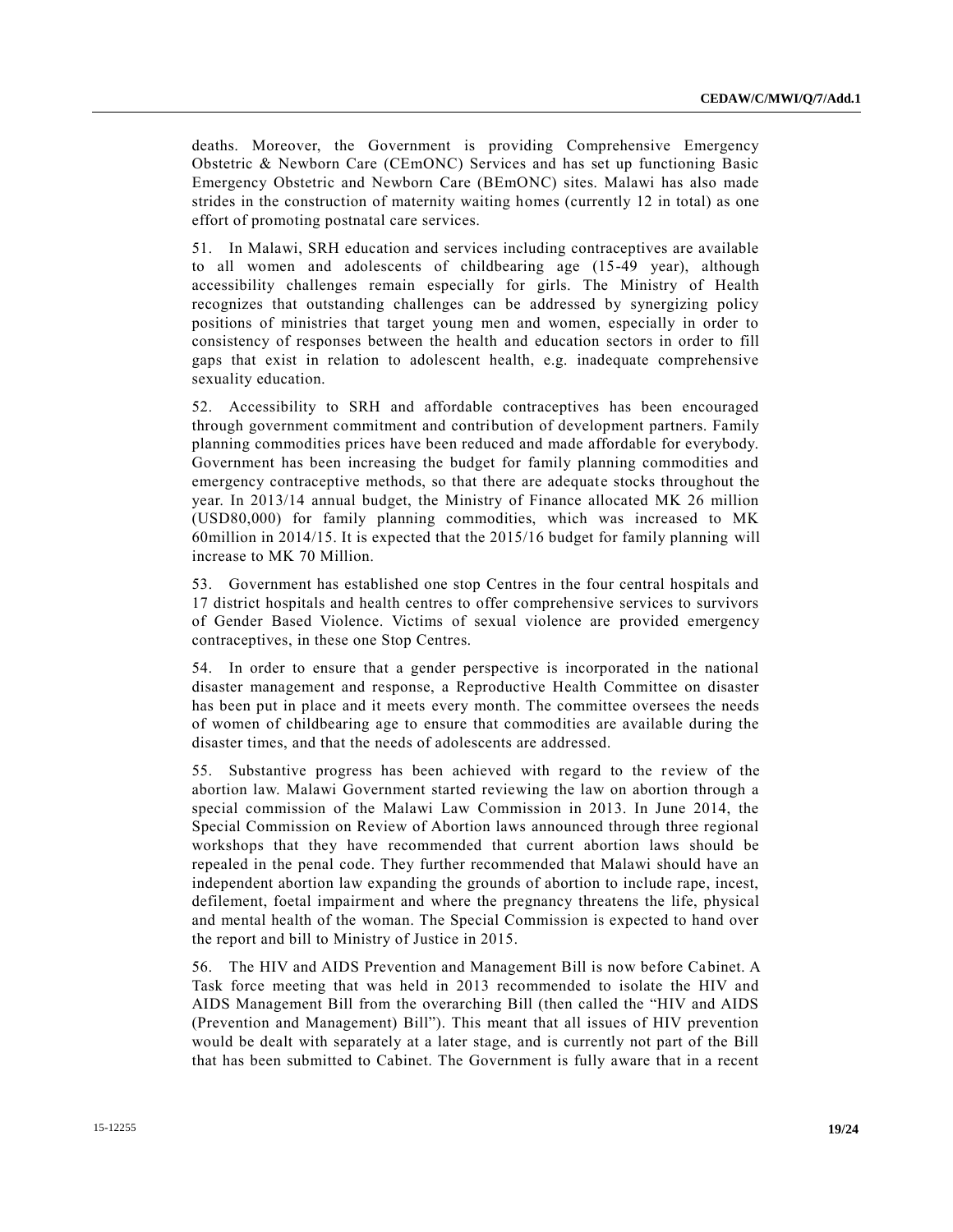High Court Judgement of 20 May 2015, the practice of mandatory HIV testing of women who are arrested for engaging in prostitution has been declared unlawful/unconstitutional.

#### **Issue 15**

57. The Customary Land Bill of 2013 waits to be re-submitted for debate in Parliament after the house referred it to a relevant Parliamentary Committee for further scrutiny. The Bill has ensured that a specific quota of positions in Land Committees is reserved for women (3 out of 7 committee members should be women). NGOs such as Action Aid have been working towards influencing greater promotion of women's land rights through the proposed law, including to ensure that affirmative action is taken in distributing land to applicants) in different areas so as to prioritise those who do not have (sufficient) land, inevitably mostly women.

58. In relation to measures that have been taken to integrate a gender perspective into food and nutrition security strategies and programmes (as recommended by the Special Rapporteur on the right to food), the Nutrition Policy has been revised and is at the draft stage. The new Nutrition policy has disaggregated data by sex and age. Adolescents, pregnant women and under five years old children have also been given special attention. On its part, the Ministry of Agriculture has main streamed Gender and Food and Nutrition in all its strategies programmes, from production to utilization. Agricultural subsidies are targeting the vulnerable groups, and the Ministry is working closely with the Ministry of Education to improve the school feeding programme as a way promoting nutrition and education. Deliberate effort is made to target both male and female beneficiaries in food and nutrition education.

59. Measures to eradicate adult female illiteracy in rural areas continue getting stronger. MoGCDSW is implementing vernacular literacy classes that are targeting very illiterate adults in all districts of the country, and this has reached 440,000 beneficiaries, 90 per cent of whom are women. These are functional literacy classes that help the adults to learn how to read and write while implementing development needs in health, nutrition, HIV prevention, GBV prevention, agriculture and business. English literacy classes have also being piloted in about 8 districts since 2010. In 2014, these were rolled out to all districts and there are about 12,600 learners (15 classes per district), 90 per cent of whom are men. As a way of taking more steps to motivate women to join these classes, MoGCDSW has introduced income-generating activities in English and post literacy classes. From July 2015, there will be a higher budgetary allocation from Treasury, and 22 districts will have 58 classes each. The Ministry provides teachers and learners guides, and has partnered with National Library Services to give post literacy materials through rural information centres that are in all 28 districts. Adult learners are linked to agribusinesses and Village Savings and Loans Schemes, sometimes even financial institutions after graduation. Some have even been able to integrate themselves into formal education, e.g. the case of a 70 year old in Mwanza now in secondary school.

60. The protection of elderly women that are subjected to torture and violence for being suspected of practicing witchcraft and teaching it to children is one key human rights issue in Malawi given the reality that witchcraft issues have a gender perspective. Following the Universal Periodic Review (UPR) on the human rights situation in Malawi on 1st November 2010, one of the recommendations that Malawi accepted was to comprehensively amend or repeal the Witchcraft Act of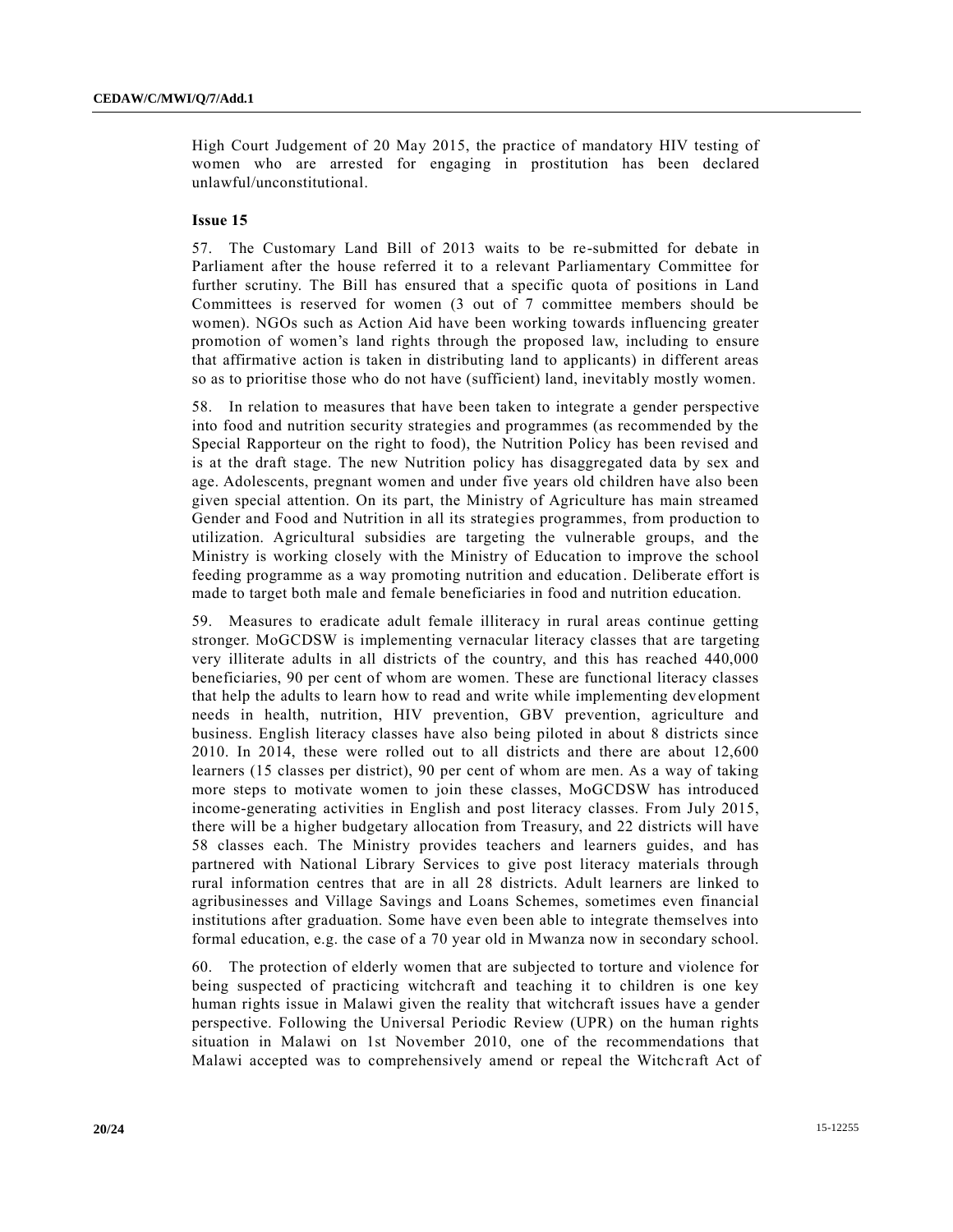1911. The work of the Law Commission to achieve this is advanced. Currently, the Police use the existing Witchcraft Act, which was intended to protect Malawians from harmful practices by making it an offence to accuse a person of witchcraft. Therefore, the police are involved in educating the public against condemning elderly women as witches; educating the public, especially chiefs, against punishing those suspected of witchcraft; providing counselling services to both victims that are accused of witchcraft and those making accusations; and prosecuting those accusing others of witchcraft, especially where such accusations have escalated into acts of violence against the suspected witch. The Malawi Human Rights Commission has also recorded inhumane and degrading treatment that elderly women are sometimes subjected to on allegations of practicing witchcraft, and has included this as a human rights violation in its 2013 Mid Term Progress Report on the Implementation of the United Nations Human Rights Council's UPR Recommendations to Malawi. The Association for Secular Humanism (ASH) in Malawi is a leading NGO efforts in condemning the discrimination of women thought to be practicing witchcraft, and lobbying for their greater social and legal protection.

#### **Issue 16**

61. Malawi Government is concerned with the increasing occurrence of ritual killings, disappearances and attempted trafficking of people with albinism. Consequently, MOGCDSW in collaboration with FEDOMA, and the Association of people living with Albinism, has been leading awareness rallies with traditional leaders and communities at large on the protection of persons living with albinism. Communities are being sensitised to keep an eye on persons with albinism to ensure that they are well protected, and to report threats and violations. Even people with albinism are being reached to sensitise them on skills that they can use to protect themselves, and to alert others when faced with danger. In particular, since attacks against people with albinism became prevalent in Machinga, Balaka and Zomba from January 2015, the Malawi Police has intensified sensitisations and is strengthening community policing structures. As of June 2015, the national police headquarters had conducted 4 meetings, while the Police Eastern Region had conducted 12 meetings in the concerned areas. At village level, these meetings have been organised through community policing forums. This has increased the rate of recoveries of abducted people with albinism, and the prosecution of offenders. The Minister of Gender, Children, Disability and Social Welfare has particularly condemned attacks and violations of the rights of people with albinism through the media.

#### **Issue 17**

62. Following shattering floods that affected 15 districts in Malawi from January 2015, there have been direct efforts to make the humanitarian response gender responsive. The MoGCDSW has been participating in the humanitarian partnership comprising stakeholders from the central and local government, UN agencies, private sector and civil society, and to work on the national disaster risk management and relief and recovery phases. It encouraged partners to collect sex and age disaggregated data in high affected Southern region and to put in place immediate measures to support women and girls in the emergency response. The Ministry co-chaired the cluster on Protection together with UNICEF and other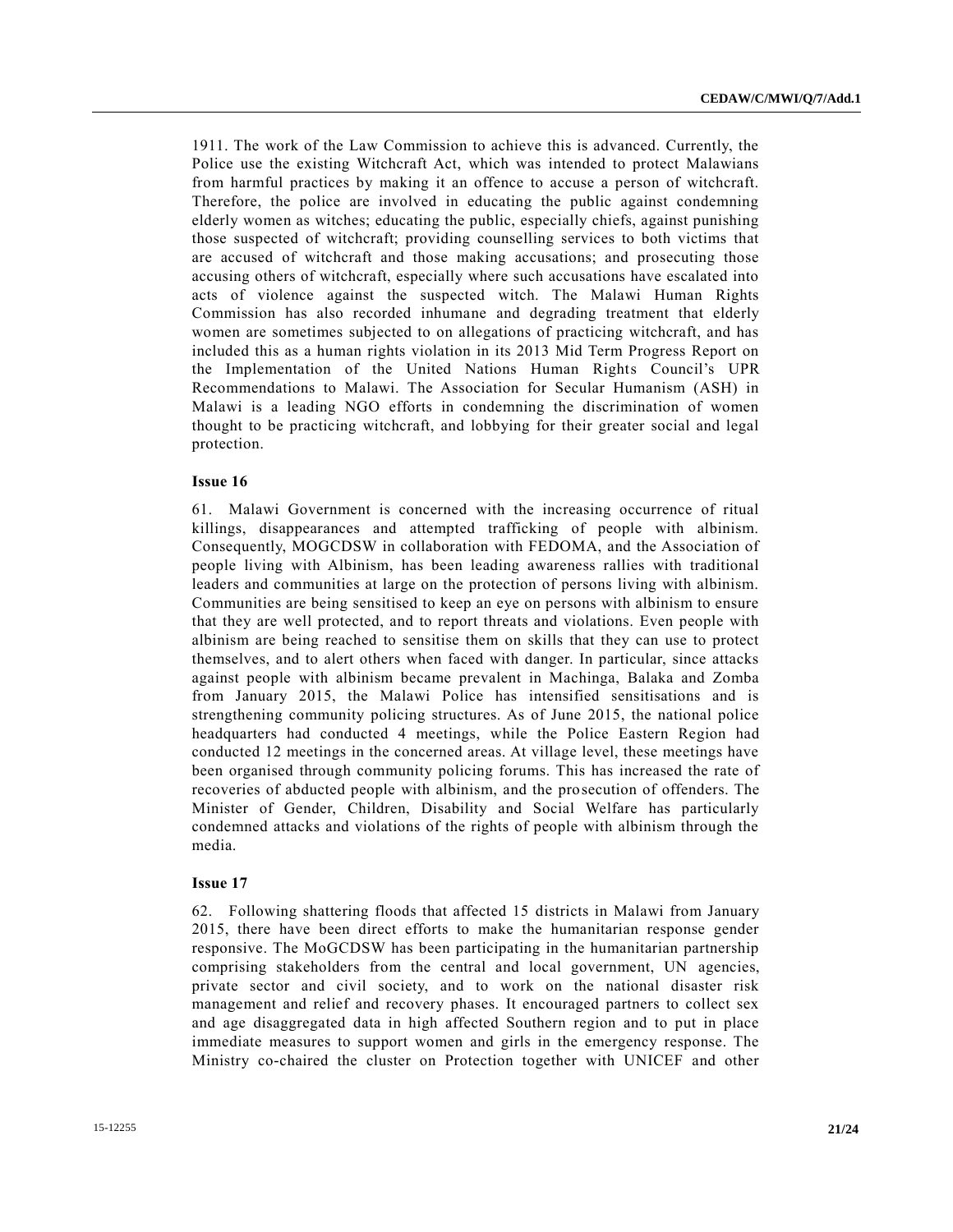agencies, and also the sub-cluster on gender based violence. Together with UN Women the Ministry now aims to build the capacity of its staff and related stakeholders on Disaster Risk Management, Post Disaster Needs Assessment (PDNA), Disaster Recovery Framework (DRF), Camp Management, Gender Responsive Planning on Emergency, Protection, Sex and Age Disaggregated Data (SADD), Gender Based Violence, and Human Rights. Particular attention is being paid to increasing the capacity of the Ministry staff to assist disaster requirements to establish stand-by arrangements with various service providers such as womenfriendly spaces and child-friendly spaces under the Victim Support Units being set up at the district levels. The Ministry is also involved in the World Bank's USD \$80 million recovery budget for the flood of Malawi. It is putting forward a project under the Protection Cluster for the World Bank recovery framework. The Ministry would like to promote the needs of men and women, boys and girls (including the youth in the recovery phase). A review meeting of the whole response is being planned will be facilitated by the Inter Agency Standing Committee for the Coordination of Humanitarian Assistance.

63. Specific protection has been given to displaced women and girls from human rights violations and criminal acts. In camps and shelters, Government in collaboration with UN Women, UNFPA and other UN agencies allocated safe spaces for women and children. Pregnant and lactating mothers were also given special tents within the identified camps). Fifty tents were procured for this purpose. Women were provided hygiene kits comprising buckets, sanitary pads, toothbrush, tooth paste, 2 pieces of *cloth*, and body lotion. Women and girls were also supported with recreational and income generation activities (such as knitting/skill based activities) by UNFPA. Educational facilities in the camps were introduced for young children who cannot/could not go to school, as well as special classes for illiterate women. Further, there has been on-going GBV awareness. UNFPA incorporated Gender Based Violence preventive mechanisms in the disaster management to ensure that displaced women are protected against all forms of exploitation during the distribution of food and other items. In Nsanje, a UNFPA Gender Based Violence Consultant worked right at district level, and collaborated with cluster staff that included Social Welfare Officers that were being financially supported by UNFPA to monitor local GBV Committees that had been established. Additionally, Police have been supported by UNW to gain more capacity to patrol camps and make women feel safer; as well as for women to have an immediate avenue for reporting cases of GBV through VSUs that have been set up within some camps. If there are no such VSUs, police have been assisted to ensure that they facilitate victims' access to closest VSUs. As a civilian mechanism, UN Women set up legal representation and referral mechanisms through Women Legal Resources Centre (WOLREC) for women to have an 'unintimidating space' where they could go and complain. There are counsellors that are in the camps to support women on stigma and taboos that surround victims of violence, and who encourage the victims to report to the next level, where they have not done so. UN Women is supporting three pro-bono lawyers who take cases to court. For example in Nsanje a case of defilement case has been prosecuted.

64. Child marriage of displaced girls due to the floods is a common concern because the girls may be demotivated because either they are not in school, or are being taught by unqualified temporary teachers. UN agencies have shared this concern with the Ministry of Gender and Education so that the challenge should not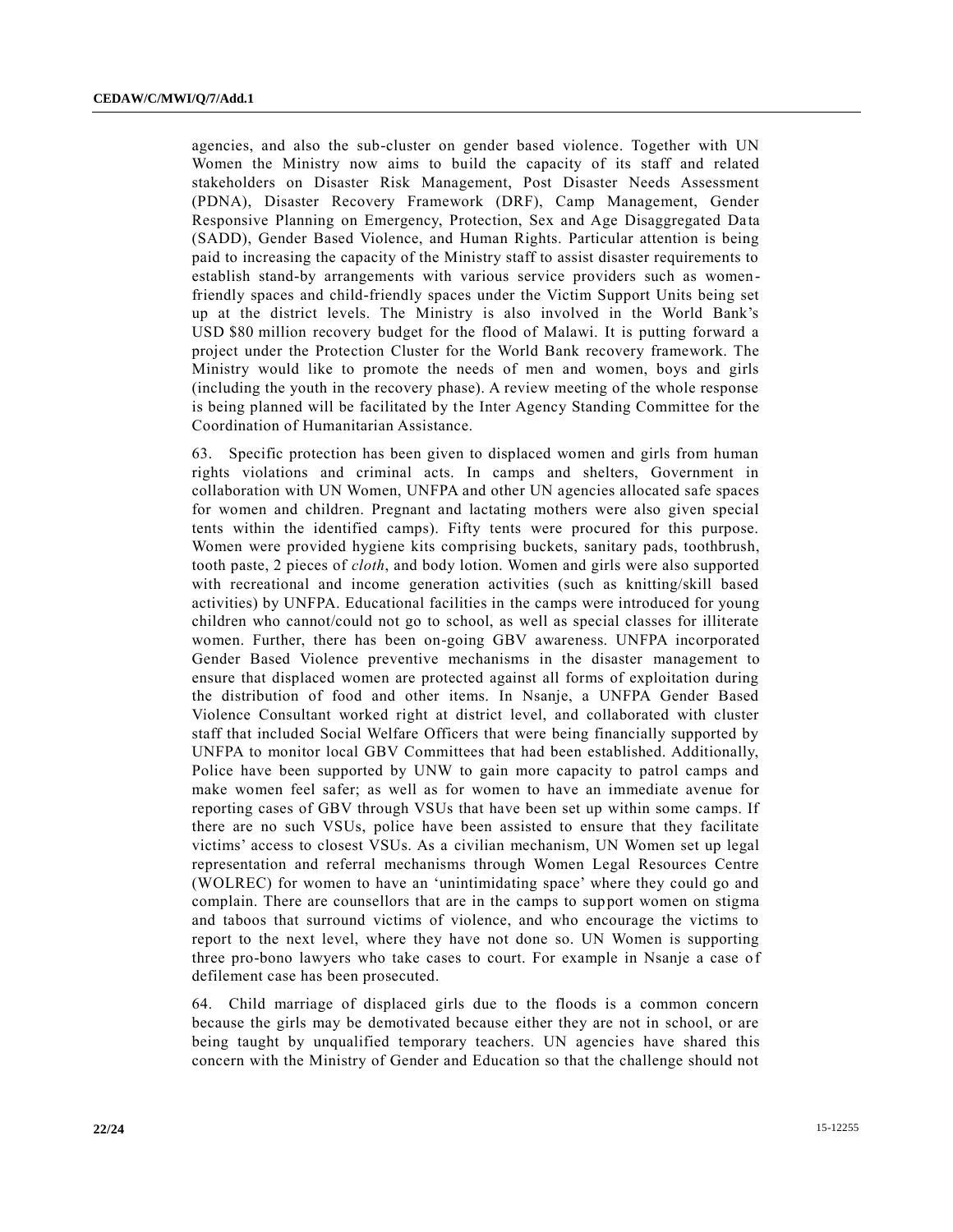push them into child marriage. Still, as a direct measure for protecting displaced girls from child marriage, girls have been supported with temporary classroom/education sessions; as well as creating awareness of laws on child marriages, as well as the negative impacts of the practice. Information Education and Communication (IEC) materials continue to be provided to young people. Camp Protection Committees have been empowered to be high alert and to detect threats of child marriage, and to especially work with youths and adolescents. As a result, when two families in Nsanje wanted to marry off their 13 and 14 year old girls (in exchange for sugar and a few basic necessities etc.) in April 2015, there was a response from the Camp Protection Committees, who quickly reported the cases to the police. One family disappeared and the other was arrested and taken to court.

65. In order to facilitate women's participation in all aspects of natural disasters, including risk prevention, there are efforts to ensure that displaced women whose capacity has been developed through various camp committees should continue supporting their communities by sustaining the structures even beyond the immediate emergency phase. This will ensure that they are able to specifically contribute to recovery and all related efforts. There are ongoing and contingency plans at national, district and area levels to systematically address issue s of disaster preparedness especially for pregnant women, lactating mothers, women of childbearing age, and also to include the prevention of HIV and GBV. In this regard, UNFPA's programme package will mainly include maternal health, SRHR information and services, and needs of young men and women in disaster times. UN-Women has also enlisted the support of a gender advisor for the humanitarian response, whose job is to ensure that gender is mainstreamed in the response, and women voices are coming out stronger in policies.

#### **Issue 18**

66. Women who are married religiously or under customary law can resort to civil courts for all matters relating to marriage, family relations and inheritance, more so now that the new Marriage Divorce and Family Relations Act No. 4 of 2015 has consolidated all issues of marriage, family relations and inheritance whether the marriage is religious, or customary.

67. As to the key contents of the Marriage, Divorce and Family Relations Act, the law is ensuring that Malawi has one law that applies to different types of marriage that exist in the country. Thus the law repeals several other laws related to marriage, divorce and maintenance that are scattered across several Acts. All provisions in the law will only apply to marriages that will be celebrated after the law has been assented to by the President and published in the Gazette. However, the provisions of the Act that specify rights and obligations of spouses will apply to all marriages that exist in Malawi. The prescribed legal age of marriage between two people of the opposite sex now stands at 18 years, subject to Section 22 of the Constitution (which states that children between 15 and 18 years can get married with the consent of their parents or guardians — the next step should therefore be to amend this Constitutional provision in order to make the marriage law strong). The marriage law continues to recognize four types of marriage namely, civil marriages, customary marriages, religious marriages and marriages by repute or permanent cohabitation. In respect of the latter, the law provides specific guidelines on how courts should discern the existence of the marriage. The law has introduced mechanisms to standardize the compulsory registration of marriages, and the